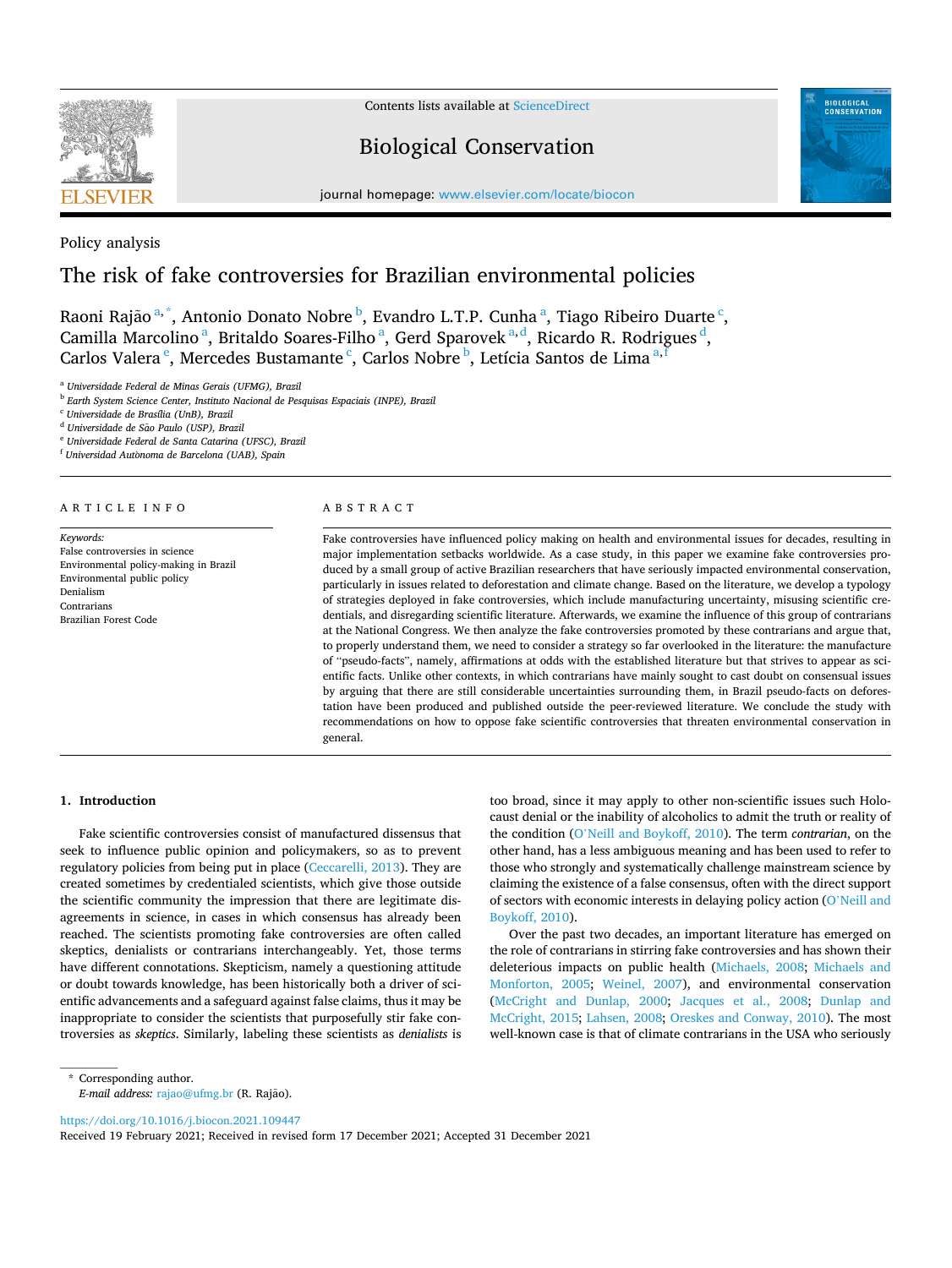affected public opinion and policymaking in this country. The USA is one of the world's main emitters of greenhouse gases to the atmosphere and, particularly during Republican administrations, have been reluctant to implement emissions reduction policies. As a result, global efforts to mitigate climate change have been strongly impacted. McCright and [Dunlap \(2000\)](#page-9-0) have provided a detailed illustration of the influence of fake controversies propelled by contrarians aligned with the conservative movement in USA policymaking. According to them, in the years leading to the US Congress refusal to ratify the Kyoto Protocol, a considerable number of testimonials by climate contrarians took place in US Congress hearings. During the same period, climate contrarians received as many citations in articles on climate change published in widely circulated US newspapers as leading mainstream climate scientists. This resulted in a growing perception, particularly among Republican congresspeople, that there was remaining controversy over the reality of climate change. A few years later, Republican President George W. Bush rejected the Kyoto Protocol arguing that there was still uncertainty around the issue and that it would harm the US economy ([Lahsen, 2008](#page-9-0)), while Donald Trump decided to quit the Paris Agreement based on "personal beliefs, lies ('alternative facts' in his view) and conspiracy theories" ([Pryck and Gemenne, 2017](#page-9-0): 8).

In this paper, we examine fake controversies that have emerged in Brazil over the past few decades, which have also harmed environmental conservation, particularly in the issues of climate change and deforestation [\(Diele-Viegas et al., 2021\)](#page-8-0). An unprecedented reduction of deforestation by over 80% took place in this country between 2004 and 2012. However, at the end of this period, began the weakening of Brazil's environmental policies, which has been increasing the rate of Amazon's destruction [\(Artaxo, 2019;](#page-8-0) [Kehoe et al., 2019](#page-9-0)). This process started with the approval, by the Brazilian Congress, of a revised version of the Brazilian Forest Code – the suite of laws regulating nature conservation on private land – in 2012 (Soares-Filho and Rajão, 2018). Later, the administration of Michel Temer (MDB party, 2016–2018) attempted to reduce and downgrade protected areas in the Amazon, sending a strong political signal to encourage deforestation [\(Rochedo](#page-9-0)  [et al., 2018](#page-9-0)). This deregulatory period, fueled by a strong political polarization, resulted in a 72% increase in annual deforestation rates from 2012 to 2018 [\(Kehoe et al., 2019](#page-9-0)). To make things worse, in October 2018 Jair Bolsonaro (at that time affiliated to the far-right PSL party) was elected as the new president with the promise to "end the 'industry' of environmental fines", indicating that illegal deforestation would go unpunished. To fulfill the campaign promise, Ricardo Salles, the first Minister of the Environment of the new administration, has extinguished the Ministry's climate change secretariat and substantially reduced law enforcement activities (Rajão [et al., 2020](#page-9-0)). As a consequence, between August 2018 and July 2019 the Amazon lost 1 million ha of mature forests, the highest figure so far in more than a decade, followed by an even larger number (1.1 million ha) between August 2019 and July 2020 [\(INPE, 2021\)](#page-8-0). These radical moves pose a tremendous threat not only to Brazil's own environment but to the global efforts against climate change, pushing the world even closer to exceeding 2 ◦C of warming [\(Rochedo et al., 2018](#page-9-0); [Soares-Filho et al., 2014\)](#page-9-0).

What is less known in the case of Brazil is that the assault on environmental policies was boosted by a systematic and veiled effort by a small group of contrarians to misinform decision makers and society. In order to illustrate this issue in Brazil, this study provides a close look at the discourse and actions by part of the research team from Embrapa Territorial (hereafter ET), a branch of The Brazilian Agricultural Research Corporation (Embrapa), a federal enterprise for agricultural research and development. This specific group exerts significant political influence and systematically produced content used by the agribusiness caucus and Bolsonaro's government to dismiss concerns about deforestation in Brazil. In particular, this article argues that this group has been producing 'fake controversies' that have contributed to the dismantlement of environmental conservation policies in Brazil in the last decade. The coordinator of this research team, Dr. Evaristo de

Miranda, was part of Bolsonaro's transition team and proposed to drastically reduce law enforcement actions among other reforms that point towards the weakening of previously successful deforestation reduction policies as reported by the Brazilian media [\(Walendorff, 2018](#page-10-0); [Esteves, 2021\)](#page-8-0). Different reports, newspaper articles, presentations, and videos produced by ET argue that the conservation of Brazil's vast expanses of native vegetation hinders the country's agricultural development, suggesting that protected areas should be reviewed and that international pressure concerning the rapid deforestation of the Amazon are misplaced. ET claims are being widely disseminated by landowneroligarch lobbies and the current government in different instances, including high-level international meetings by the Brazilian Ministry of Foreign Affairs and in presidential speeches to the UN. As a consequence, Miranda and his group have already been exposed by journalists and researchers [\(BBC, 2019a](#page-8-0); [Esteves, 2021](#page-8-0)). For instance, [Vacchiano](#page-10-0)  [et al. \(2019: 119\),](#page-10-0) based on a critical analysis of Miranda et al. claims, concluded that he and his group often "produces what might be called 'creative statistics': these data are biased by an ideological narrative that distorts the Brazilian environmental reality." ET is not the only group misinforming the public on environmental issues. Other groups have been active in denying climate change (often in alliance with alt-right groups in the United States), dismissing the negative effects of pesticides to human health, as well as acting in other health issues such as the Covid-19 pandemic [\(Miguel, 2020;](#page-9-0) [Franco and Pelaez, 2016](#page-8-0); [Galhardi](#page-8-0)  [et al., 2020](#page-8-0)). Yet, in the context of the Brazilian environmental arena, ET has been the most influential contrarian group over a long period of time, and as such, provides a clear case that represents a wider issue.

In this article, we analyze the presence and the influence of this group of researchers and its coordinator in the executive and legislative branches of the Brazilian federal government. We investigate the extent to which fake scientific controversies promoted by them are able to reach the highest levels of the Brazilian legislature, possibly influencing public policies for agriculture and the environment. We also indicate how the claims made by these contrarians have influenced key positions from the Brazilian Ministry of Environment, Agriculture, Foreign Affairs as well as President Bolsonaro. Based on a review of the relevant literature and the case study of ET, we applied a typology of practices and strategies for promoting fake scientific controversies and used it to identify those deployed to influence environmental policy making in Brazil.

The remaining of this article is organized as follows: the next section provides an overview of previous studies on fake scientific controversies; the third section describes the influence of Dr. Miranda and his team from ET in environmental policy debates in the Brazilian government; the fourth section then discusses the strategies identified in our case study in stirring fake scientific controversies in Brazil, drawing some parallels with similar cases in other countries. The article then concludes with some remarks about the challenges related to fake scientific controversies and how to avoid the dismantling of environmental policies in Brazil and other countries.

## **2. Fake scientific controversies: definition and tactics**

There is a growing body of literature that seeks to identify criteria to differentiate genuine scientific controversies from fake controversies stirred by contrarians to influence policymaking processes. Although disagreements between researchers are part of science, there are instances in which controversies are manufactured to generate a public and political perception that there is no consensus on particular scientific issues or that there are alternative views on the topic so as to delay or to prevent the implementation of specific policies [\(Michaels, 2008](#page-9-0); [Ceccarelli, 2011;](#page-8-0) [Weinel, 2019](#page-10-0)). These fake controversies tend to arise in scientific fields that have a strong influence on policymaking, i.e., in fields of regulatory science [\(Jasanoff, 1990](#page-8-0)), particularly in environmental, climate, and public health sciences. A number of studies have examined, for instance, the action of tobacco industries to deny that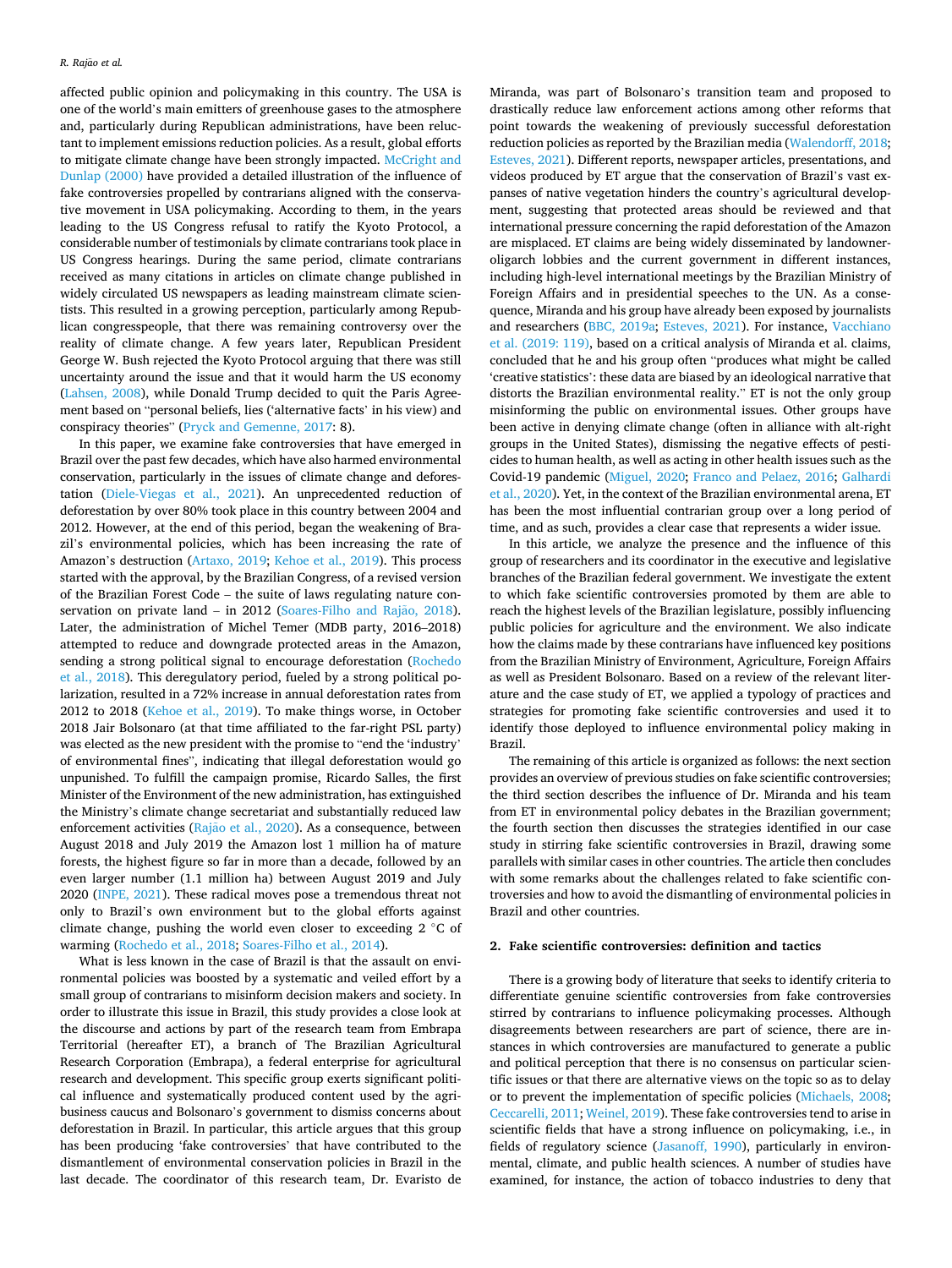smoking or second-hand smoking is unhealthy, claims that azidothymidine (AZT) is a highly toxic substance, and efforts to cast doubt on the seriousness or even to question the existence of phenomena such as acid rain, ozone layer depletion, and climate change, among others [\(Oreskes](#page-9-0)  [and Conway, 2010;](#page-9-0) [Michaels, 2008;](#page-9-0) [Michaels and Monforton, 2005](#page-9-0); [Weinel, 2007;](#page-10-0) [Lahsen, 2008](#page-9-0)). These studies have brought to light some of the rules that underpin scientific activity and that are strongly violated in contexts of fake controversies. Three tactics stand out as being widely deployed by contrarians: *manufacturing uncertainty*, *misusing scientific credentials*, and *disregarding the scientific literature*.

*Manufacturing uncertainty*: manufacturing uncertainty consists of deliberately casting doubt on consensual science with a view to delay, prevent or distort the implementation of public policy. Historical studies show that in some cases industry sectors have carried out campaigns to dispute consensual science that could have detrimental economic effects on their business ([Michaels, 2008; Oreskes](#page-9-0)  [and Conway, 2010](#page-9-0)). As [Michaels \(2008: 9\)](#page-9-0) pointed out when examining the manufacture of uncertainty by the tobacco industry, "the industry understood that the public is in no position to distinguish good science from bad. [The tactic was then to] Create doubt, uncertainty, and confusion". Public campaigns were then carried out to discredit legitimate scientific evidence, label it 'junk science', and demand further research to prove that tobacco was actually harmful to human health. Similar storylines can be found in fake controversies produced on environmental issues ([Oreskes and Conway,](#page-9-0)  [2010\)](#page-9-0).

*Misusing scientific credentials*: the misuse of scientific credentials takes place when contrarians deploy the epistemic authority acquired through academic degrees or through working in prestigious research institutions to promote controversies in fields in which they are not experts. Throughout the 20th century, science has become increasingly specialized so that mastering the technical knowledge to meaningfully contribute to a field takes time and effort [\(Collins and](#page-8-0)  [Evans, 2007;](#page-8-0) [Collins, 2011](#page-8-0); [Duarte, 2017](#page-8-0)). As a result, scientists' contributions to scientific knowledge tend to be to very narrow specialties. Giving policy advice outside these narrow specialties can therefore be considered a misuse of scientific credentials, as the scientific authority is deployed to talk about issues that the scientist does not master. A measure of whether a scientist is (mis)using his or her credentials in a public controversy is whether he or she has conducted original research and published papers in the peerreviewed literature on the relevant topic. An iconic example of fake controversies promoted through the misuse of scientific credentials is that of a group of prominent retired American physicists who actively produced misinformation on issues such as smoking, acid rain, ozone layer depletion, and climate change [\(Oreskes and](#page-9-0)  [Conway, 2010\)](#page-9-0). These scientists acquired prestige working on Cold War projects and had strong free-market and anti-regulatory views. They tended to oppose all types of environmental and public-health agendas in science and public policy [\(Oreskes and Conway, 2010](#page-9-0); [Lahsen, 2008\)](#page-9-0). Although they had no expertise in environmental or public health issues, and no original research or peer-reviewed publications on these topics, their arguments were frequently taken seriously by the media and by politicians due to their scientific credentials in other knowledge fields.

*Disregarding the scientific literature*: whenever there is a genuine scientific controversy, one should expect to find a significant number of papers published in peer-reviewed academic journals addressing the controversial issue, with publications defending both sides of the argument. Once controversies are settled, however, mainstream journals become less receptive to articles still defending arguments overcome by accumulated pieces of evidence, i.e., editors and peerreviewers will typically not consider papers that try to continue controversies that are widely regarded as settled [\(Collins and Evans,](#page-8-0)  [2017:](#page-8-0) 87–88). Scientists will then turn their attention to improving

the accepted theory rather than spend further time trying to disprove new arguments and seeking to revive the controversy. A key tactic deployed by 'fake controversy makers' to influence public debate and prevent the implementation of public policy consists of addressing actors outside academia rather than engaging with peers who are part of the core set of a controversy ([Collins, 1992](#page-8-0)). As [Weinel \(2019\)](#page-10-0) pointed out, it is not uncommon that those who have 'lost' a controversy or those who fabricate it from scratch address audiences outside science in an attempt to generate among policymakers and the public the impression that controversy is still taking place. They might do this through publications or appearances in the media (e.g. newspaper editorials, letters, interviews etc.), or on the internet (e.g. websites, blogs and social networks), through the publication of booklets, or through the publication of supposedly academic papers in fringe or predatory scientific journals (i.e., journals that have the appearance of being mainstream or specialized scientific journals, but publish material that would not get past scientific peer-review if submitted to serious scrutiny). A similar strategy to promote fake controversies is to publish books through commercial publishers or think-tank publishers who do not submit manuscripts to a qualified peer-review process. Examples of this can be found in fake controversies related to climate change. [Oreskes](#page-9-0)  [\(2004\)](#page-9-0) carried out a survey of the peer-reviewed literature on climate change and did not find a single paper making a case against the anthropogenic climate change thesis, which indicates that the scientific peer-reviewed literature had then already been closed to climate contrarians. Yet, in the USA climate contrarians still find ways of publicizing their ideas by publishing books and other materials through free-market think-tanks ([McCright and Dunlap, 2000](#page-9-0); [Jacques et al., 2008](#page-8-0); [Dunlap and McCright, 2015](#page-8-0)). These publications can be confusing for laypeople and policymakers as they sometimes deploy technical jargon and have a style similar to those of mainstream science [\(Collins, 2014](#page-8-0); [Collins et al., 2017\)](#page-8-0). However, they lack key characteristics of academic publications, neither addressing the scientific community via a peer-review process nor engaging in a systematic dialogue with the scientific literature by citing peer-reviewed papers.

# **3. Contrarians' access to power**

The Brazilian National Congress is bicameral, composed of the Federal Senate (the upper house) and the Chamber of Deputies (the lower house). Each house runs its own website (respectively [https://www12.](https://www12.senado.leg.br)  [senado.leg.br](https://www12.senado.leg.br) and <https://www.camara.leg.br>), where legislative documents are made public. In our case study, to assess Miranda's and his associated group's influence on environmental policy debates, we used the search engines available in each of these websites to query for "*evaristo eduardo de miranda*" (his full name) and "*evaristo de miranda*" (his publication name). Considering that he is not a politician, the number of results is noteworthy: as of June 2021, his name appeared in 135 query results on both websites. After careful analysis to exclude duplicates and errors, this number dropped to 119 documents distributed between the Chamber of Deputies (64 records) and the Federal Senate (55 records).

In [Fig. 1](#page-3-0), we observe the number of mentions of Dr. Miranda's name per year, considering only the period from 2005 to 2020 (113 records). The highest number of appearances was in 2009 (29 mentions), the year in which the discussions around the weakening of the Forest Code in Brazil gained traction. We also observe a recent increase in 2017 (13 mentions) and 2018 (10 mentions), years marked by strong attacks on environmental policies by President Temer key allies, particularly questioning the size and legitimacy of protected areas and indigenous lands ([Rochedo et al., 2018\)](#page-9-0).

We then evaluated the content of the documents retrieved from the online query. From 1997 to 2020, we found nine occurrences of his direct participation in Congress events. We analyzed the content of the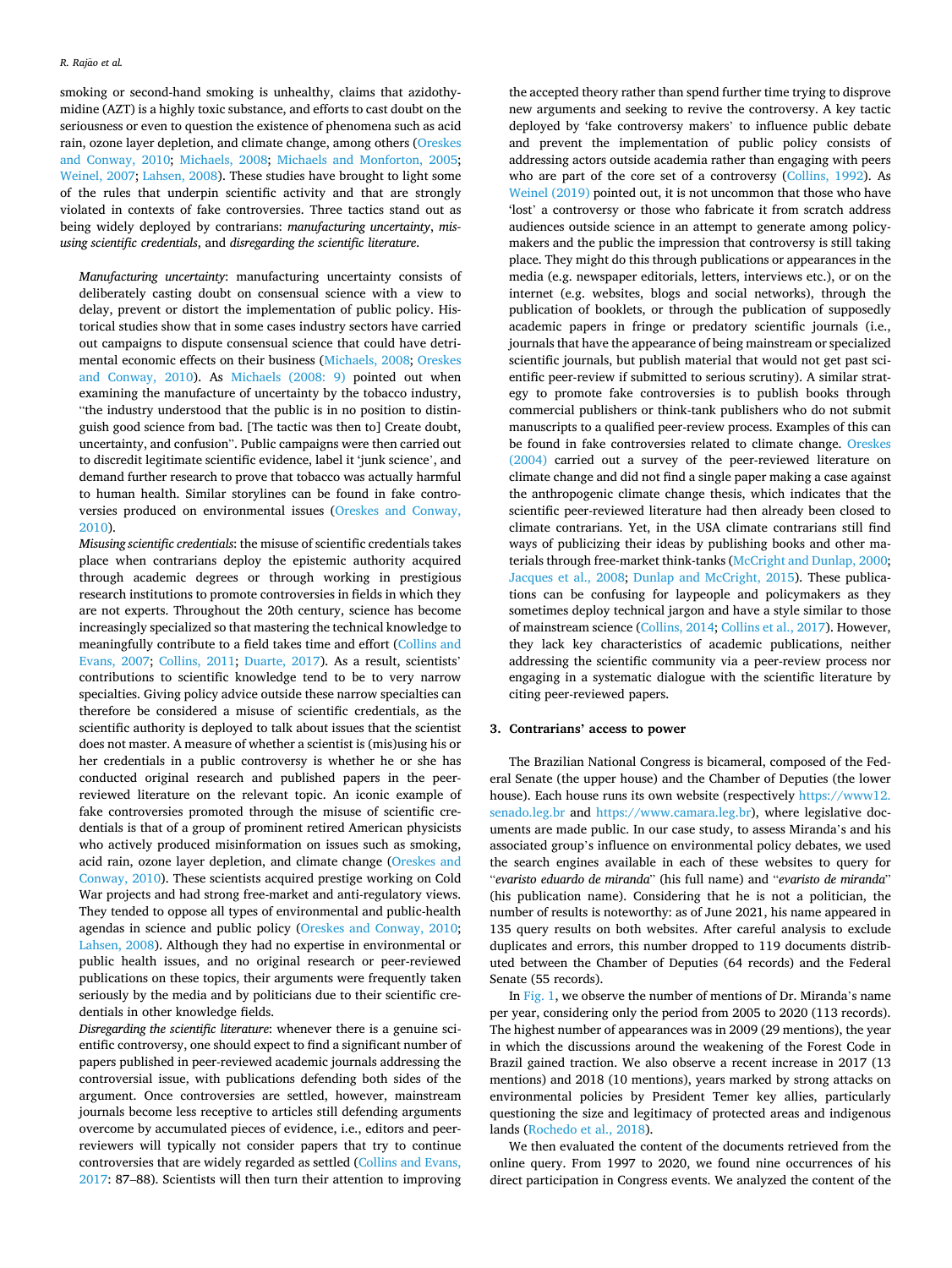<span id="page-3-0"></span>

**Fig. 1.** Number of mentions of Dr. Miranda's name per year, from 2005 to 2020, in the National Congress' websites.

119 legislative documents in which the Congress debates and communications were officially transcribed and made publicly available. Our analysis aimed at investigating where and in which context the researcher's name appears, mentioned by whom, as well as the position taken by the interlocutor mentioning his name and work. We sought to understand who are the ones supporting (or getting support from) his work in the Congress, and why and how they do it. In addition, we searched for evidence of partnerships or networks among those supporting or disagreeing with his work.

While evaluating these contents, we coded only the text excerpts that mentioned Dr. Evaristo de Miranda's name, sorting them into the following categories: (1) *agreement*: statements expressing approval, acceptance, or praise; (2) *disagreement*: statements expressing refusal, rejection, dispute, objection, criticism; (3) *inquisitive*: statements raising doubts, critical questions or points, statements interrogating or seeking for verification; (4) *requesting*: expressions of request for additional input/information/studies, invitations for presentation and meetings; (5) *neutral*: news pieces, official registries of presence in the Congress, official statements, statements without normative/supporting/rejection contents. We also coded the excerpts by their main content topic.

After examining these text excerpts, we concluded that news articles from the Congress should be taken out of our analysis as they are only reproductions of past events by the official press/communication staff. After excluding these news articles (19 from the Chamber of Deputies, 22 from the Senate), the list of documents was reduced to 78. Within those documents, all the sections in which Dr. Miranda is mentioned were analyzed, and the short entries in which the interlocutor was solely calling him to take a seat, and to start or end a speech were discarded. Excerpts that were copies of previously registered discourses were also removed. In total 136 text excerpts from these documents were analyzed, 107 of which from congressional members and the remaining 29 from a variety of organization representatives, including government agencies, non-government organizations (NGOs), consultants etc.

We counted 84 agreeing, 17 disagreeing, 4 inquisitive, 22 requesting, and 9 neutral statements. Most of the agreeing statements came from the agribusiness caucus, a legislative group representing mostly the interests of large landowners that could benefit from the weakening of the Forest Code. In terms of speech topics, we found that from the 136 text excerpts, the majority was related to the discussions around "forest code"  $(n = 77; 56.6\%)$ ; a general debate about "agriculture" was held in 38 occurrences (27.9%); "protected areas" was the main topic in 7 occurrences (5.1%); "Amazon" was discussed in 5 text excerpts (3.7%); and the rest was related to a variety of other topics.

Evidence of ET and Dr. Miranda's influence in the executive branch can be found in different governments. Through his career Miranda has fostered close ties directly with elected presidents, often acting as an advisor on agricultural and environmental matters in both right and left wing governments. He received recognitions from the Order of Military

Merit in various moments: 1998 (under Fernando Henrique Cardoso's government), 2012 (under Dilma Roussef's government), and 2019 (under Bolsonaro's government) (Exército Brasileiro, 2021). Dr. Miranda was also invited by right-wing President Jair Bolsonaro (at that time a PSL party affiliate) to lead the transition team on environmental matters and to define the policy guidelines for the Ministry of Environment [\(Esteves, 2021](#page-8-0)). The claims made by Dr. Miranda can be found in key speeches by President Bolsonaro, including the statement made in the opening of the UN General Assembly in 2019. On that occasion, Bolsonaro followed Dr. Miranda's ideas in claims such as "Our Amazon is larger than the whole Western Europe and stands almost untouched. That proves that we are one of the nations that protects the environment the most" ([BBC, 2019b](#page-8-0)). He also mentioned claims disseminated by Dr. Miranda: "… Brazil uses only 8% of its land for food production. 61% of our territory is preserved!" ([BBC, 2019b](#page-8-0); [United Nations, 2019\)](#page-9-0). A month earlier, when large-scale wildfires in the Amazon spread through the international media, a telegram from the Secretary of International Affairs of Brazil was sent to all diplomats abroad with guidelines on the arguments they should use in order to defeat criticism regarding environmental policies. The line of arguments followed Dr. Miranda's ([Miranda et al., 2018; Miranda et al., 2017](#page-9-0)) claims as well ([BBC, 2019a](#page-8-0)). Again in August 2021 Miranda's opinion article claiming that there were no forest fires in July in the Amazon (only controlled agricultural burnings) was distributed by the Brazilian Embassy in Washington, contradicting the scientific consensus regarding the widespread use of fire in deforestation and Brazil's own official monitoring systems ([INPE,](#page-8-0)  [2021;](#page-8-0) [Lima et al., 2012](#page-9-0); [Aguiar et al., 2020](#page-8-0)).

#### **4. Promoting fake scientific controversies**

Having established the proximity between Dr. Miranda and his group at ET and key decision makers at the legislative and executive branches, it is important now to examine in more detail how their *modus operandi*  impacts specific environmental conservation policies. We have identified the adoption of two of the strategies already described in the literature, namely, misusing scientific credentials and disregarding the scientific literature. But in addition, it was possible to notice that Dr. Miranda was engaged not only in manufacturing uncertainty in relation to consensual science but also in producing pseudo-facts, namely, affirmations with the appearance of scientific facts but that are at odds with the established consensus.

#### *4.1. Manufacturing uncertainty and producing pseudo-facts*

As mentioned earlier, one of the main tactics adopted by climate deniers and other groups attempting to promote fake scientific controversies is to manufacture uncertainties. In a slightly different manner, what we observed in our case study was the influence on the public debate mostly by promoting alternative versions of the facts and figures despite the overwhelming evidence in the opposite direction. This tactic was particularly visible during the discussion that led to the approval of the revised version of Brazil's Forest Code in 2012, weakening environmental protection in different ways. The Forest Code (FC) originally approved in 1965 established that every private property should conserve between 20 and 80% of its native vegetation as legal reserves, as well as protect a buffer area between 30 and 500 m of riparian forests as permanent protection areas (PPAs). Historically, the strict enforcement of the FC was often imperfect and ineffective, resulting in rampant deforestation in the Amazon and other major biomes. However, since 2004, the federal government has begun implementing coordinated policies to combat environmental crimes, helped by a very effective land cover remote-sensing monitoring-system developed at the National Institute for Space Research (INPE) [\(Rochedo et al., 2018](#page-9-0)). To counteract the strengthening of law enforcement, the congressional agribusiness caucus increased pressure to relax the FC. But to be successful, the agribusiness caucus would need to mobilize a large number of votes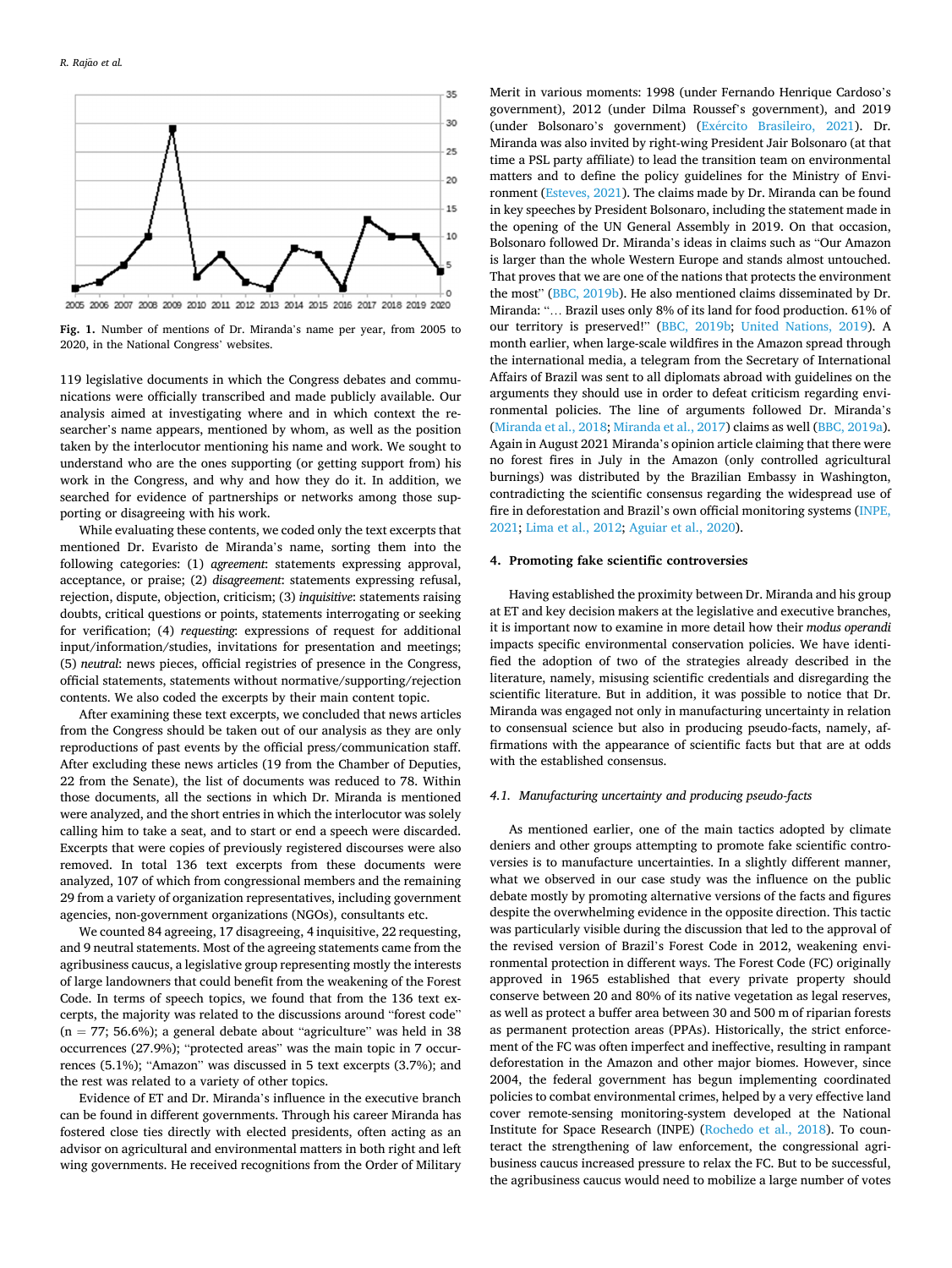from different political parties based on the argument that the current legislation, if fully implemented, would cripple Brazil's agricultural production by substantially reducing its area. Yet, the published literature on the potential of Brazil's agriculture in the 1990s and early 2000s pointed in the opposite direction, emphasizing the possibilities for increasing productivity via cattle ranching intensification, no-tillage agriculture, and the large extension of low-productivity pastures that could be intensified or converted to crops. Furthermore, together with the drastic reduction of deforestation rates in the Amazon, there has been an increase in production by 78% between 2006 and 2010, showing very clearly that environmental restrictions were not hindering Brazil's agribusiness ([Macedo et al., 2012\)](#page-9-0).

The misinformation presented by Miranda and collaborators played a central role in the weakening of the FC by creating a fake controversy concerning the potential limits for the growth of Brazil's agriculture under the current legislation. In public hearings held in Congress, Miranda was invited by congressional members from the agribusiness caucus to present a study that, according to him, demonstrated that the full enforcement of the Forest Code would not only prevent future growth but would also render illegal a substantial share of current production. To support this claim, [Miranda et al. \(2008a\)](#page-9-0) calculated the total area in private properties by considering the entire country area and excluding the protected areas (i.e., indigenous lands and conservation units). Then, they applied the rules of the FC related to permanent protected areas (PPAs, including riparian and relief-associated) and legal reserves (LRs). Based on this, Miranda et al. claimed that the full implementation of the original FC would restrict agricultural use to only 29% of the country's territorial area, considering a scenario with a more flexible interpretation of the legislation [\(Miranda et al., 2008a\)](#page-9-0). In the scenario with a more stringent interpretation of the FC, whereby riparian forests must be accounted separately from legal reserves, the area available for agriculture in the Amazon and Pantanal biomes would be negative, implying that all agriculture and cattle ranching would need to be expelled. As a consequence, Miranda suggests that the enforcement of the original Forest Code was a threat to Brazilian agriculture [\(Miranda](#page-9-0)  [et al., 2008b](#page-9-0); [Miranda, 2010](#page-9-0)).

The presentation of this study in the hearings of the National Congress caused a strong reaction from the scientific community in Brazil. The Brazilian Society for the Advancement of Science (SBPC) and the Brazilian Academy of Science (ABC) published an open letter reinforcing the need to conduct a science-based discussion for the revision of the Forest Code [\(ABC, 2010](#page-8-0)). Later on, they also published a joint review that showed the existence of a scientific consensus on the importance of maintaining the rules of the FC [\(SBPC and ABC, 2012](#page-9-0)). Afterward, other peer-reviewed studies also calculated the total area available for agricultural production and found very different figures from the ones presented by [Miranda et al. \(2008a, 2008b\).](#page-9-0) In contrast to the "negative numbers" in Pantanal and the Amazon [\(Miranda et al., 2008b\)](#page-9-0), [Soares-](#page-9-0)[Filho et al. \(2014\)](#page-9-0) and [Sparovek et al. \(2011\)](#page-9-0) identify in this two biomes 96 and 120 million ha of land available for agricultural production, respectively.

Miranda et al. did not publish their findings and methods in a peerreviewed journal, and the only guidances about their study are to be found in a now-discontinued page hosted at the ET website [\(Miranda](#page-9-0)  [et al., 2008b\)](#page-9-0), a printed book chapter [\(Miranda, 2010\)](#page-9-0), and a brief discussion in an article published in Agroanalysis, a non-indexed and non-peer reviewed business magazine [\(Miranda et al., 2008a](#page-9-0)). Yet, a comparison between Miranda et al. results and the published and peerreviewed literature suggests that the main source of discrepancy lies in the way they modeled the PPAs around streams and rivers. In their website, Miranda et al. recognize that the FC mandates the protection of buffers ranging from 30 to 500 m depending on the river's width ([Miranda et al., 2008b\)](#page-9-0). The maximum protection buffer of 500 m could be applied only to rivers wider than 600 m, which represent no more than 0.21% in length of the Brazilian river network, whereas the other prescribed buffers of 30 m, 50 m, 100 m, and 200 m represented respectively 86%, 10%, 3%, and 0.44% of the river network (Nobre et al., personal communication). Nonetheless, the only way we could reproduce [Miranda et al. \(2008a\)](#page-9-0) figures was to impose a 500-meter buffer on all rivers using the Brazilian Institute of Geography and Statistics (IBGE)'s river network dataset, regardless of their width. As a result, the Miranda et al. figures are very different from the ones presented in peer-reviewed articles that also used IBGE data. For instance, [Soares-Filho et al. \(2014\)](#page-9-0) show that, taking into account PPAs (riparian and relief-associated) as well as LRs, the original FC protected an area of about 240 million ha. Another 2018 study indicates a protected area under the law of approximately 191 million ha ([Freitas et al., 2018](#page-8-0)). By Miranda's accounts, this area would be around 402 million ha, a value between 67% and 210% higher than the numbers verified, validated, and published in scientific journals.

Confirming these findings and going a step further, Nobre et al. (personal communication) verified Miranda et al.'s allegation that there could not be a decent analysis of riparian PPAs because good maps of the Brazilian hydrography would be lacking. Indeed, IBGE's river network is a dataset that tends to ignore most small-order streams and it is not adequate to estimate stream widths. Yet, Miranda et al. carried a biased analysis using IBGE data, while omitting key information about their assumptions and methods. Applying the state-of-the-art in geospatial methods, Nobre et al. produced high-resolution digital hydrography for large areas of Brazil using well-established methods for river network extraction (O'[Callaghan and Mark, 1984;](#page-9-0) [Tarboton, 1997](#page-9-0)), employing the same digital elevation model (SRTM) data that Miranda et al. discarded for computing the hydrography but used for computing hilltop protection areas. In the same study, Nobre et al. emulated the inferred method of [Miranda et al. \(2008b\)](#page-9-0) for calculating PPAs, confirming that Miranda et al. would get their results by ascribing a 500 m buffer around all rivers of the IBGE hydrography, indistinctly of their widths. Comparing actual buffers around the digital hydrography following the multiple buffers established by the 1965 FC rules, Nobre et al. found that Miranda et al. numbers overestimated riparian PPAs by 309%.

Unfortunately, these questionable figures were instrumental for promoting the interests of the agribusiness caucus and decisive for relaxing the law, since they provided the convenient technical argument needed to justify the changes, offering and justifying an amnesty of 58% of illegal deforestation that took place prior to 2008, allowing de-facto freezing of the restoration requirement of the remaining areas [\(Soares-](#page-9-0)[Filho et al., 2014\)](#page-9-0). Despite an unprecedented mobilization of Brazilian society, in 2012 the Brazilian Congress passed major changes to the FC. The text by Congressional Member Paulo Piau (MDB/MG) in the Chamber of Deputies was approved with an advantage of 90 votes (out of 461), while in the Senate the difference was even more expressive as 59 voted in favor and only seven against, uniting both right and leftwing parties. The approved amnesty to past illegal deforestation signaled that a similar benefit may be given in the future. As a consequence, the approval of the new FC marked an inversion of the downward trend in deforestation. By signaling that past illegal deforestation may be pardoned in the future, the rate of clearings in the Amazon, mostly done illegally, more than doubled between 2012 and 2019. In this way, it is becoming increasingly unlikely that Brazil is going to be able to meet its nationally determined contribution to the Paris Agreement ([Rochedo et al., 2018](#page-9-0)).

More recently, as deforestation rates in the Amazon rose substantially under the Bolsonaro government, the Brazilian government came under scrutiny of its commercial partners. Furthermore, the agribusiness caucus has endeavoured to approve bills that facilitate land grabbing and reduce protected areas in favor of large infrastructure projects. Again, Dr. Miranda has opposed the scientific consensus on the matter by claiming in a popular YouTube video that Brazil is the country that preserves its forest the most, and that its agricultural practices are the most sustainable in the world. The video also suggested, as before, that unnecessary protected areas are blocking the expansion of agricultural production [\(Miranda et al., 2018; Trigueiro, 2019\)](#page-9-0). Needless to say that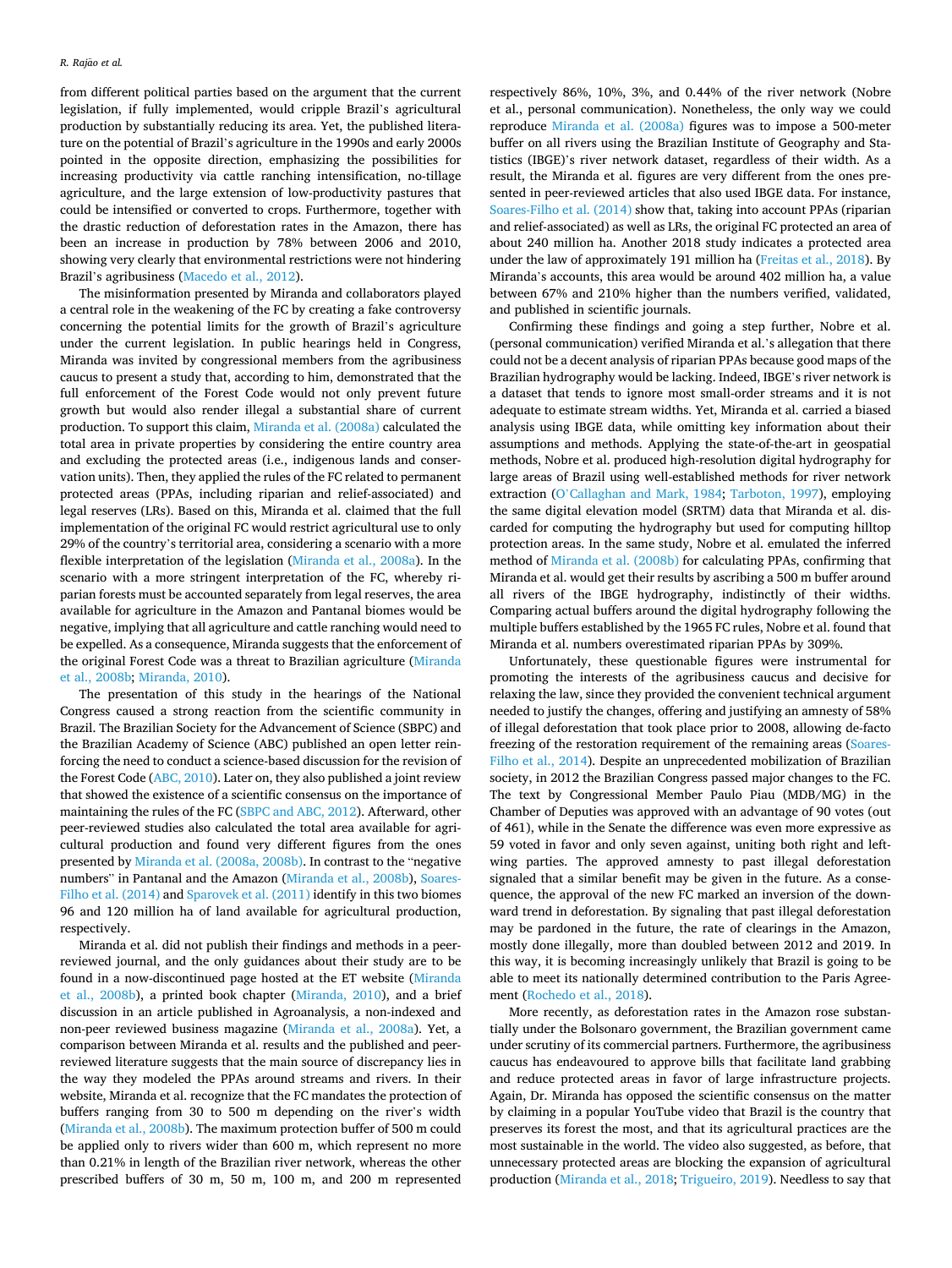it is well established in the scientific literature that the expansion of crops and cattle are one of the main drivers of deforestation. Furthermore, while Brazil still has a high percentage of forest cover, this has taken place as a consequence of the isolation of the Amazon region until the 1970s, not thanks to conservationist agricultural practices [\(Dean,](#page-8-0)  [1997;](#page-8-0) [Fearnside, 2005;](#page-8-0) [Margulis, 2004](#page-9-0); [Vacchiano et al., 2019](#page-10-0)). Nevertheless, Miranda's claims remain highly influential in policy circles and are often cited in official discourses by the president, ministries and other leaders from the agricultural sector. Their impacts may also be seen in the fact that since Bolsonaro took office no new protected area was created in Brazil, despite the many biodiversity conservation gaps in different biomes [\(Oliveira et al., 2017\)](#page-9-0). At the same time, the government of Rondônia, in southwestern Amazonia, a close ally of Bolsonaro, has aggressively reduced its protected areas in more than 300 thousand ha ([Menegassi, 2021](#page-9-0)), while the lower house of the National Congress has approved a new legislation that removes the obligation of environmental licenses to large infrastructure projects such as the paving of roads and the building of power lines crossing protected areas. The proposal still has to be approved in the Brazilian Senate (Câmara dos [Deputados, 2021](#page-8-0); [Instituto Socioambiental, 2021\)](#page-8-0).

#### *4.2. Misusing scientific credentials*

One of the main strategies employed in the debates on land use and conservation by Congress representatives from the agribusiness caucus to promote fake controversies is to emphasize the higher epistemic ground of researchers supporting their agenda in comparison to other voices from the Brazilian scientific community. The agribusiness caucus, in the process of lobbying for the weakening of environmental policies, has often framed the debate as a fight between "ideology" and "science". For that purpose, it is crucial to dismiss the pro-environmental claims as tainted by ideology and money from international organizations, often portrayed as a manifestation of international interests against national interest. This statement by Senator Ivo Cassol (PP/RO) provides an example: "Because of that, several times I beat hard on those fake environmentalists, those environmentalists moved by Euros, those environmentalists moved by Dollars, or those environmentalists moved by Reais [Brazilian currency] at the expenses of public money that goes to those fake NGOs, only to sustain those environmentalists" (Senado [Federal, 2018](#page-9-0), free translation). At the same time, the work by Miranda et al. is presented as an example of rigorous and worldly renowned scientific achievement. With that purpose, congressional members from the agribusiness caucus also often artificially boost Miranda's scientific publication record in order to sustain the validity of his claims, as in this statement by Paulo Feijó (PR/RJ) during the concession of an award by the Chamber of Deputies: "The large curriculum of Dr. Evaristo, full of contributions for the sustainable development of agriculture in Brazil  $(...)$  attests the right choice made regarding our honored ones" (Câmara [dos Deputados, 2014](#page-8-0), free translation). Given this track record, he is presented by some congressional members as a "worldwide famous agronomist and ecologist" (Congressional Member Lael Varella (DEM/ MG)) (Câmara [dos Deputados, 2013](#page-8-0), free translation).

Yet, a comparative analysis of Dr. Miranda's CV in terms of highimpact publication contradicts this evaluation. Brazilian scientists are required to keep an up-to-date CV in a public repository (the *Lattes Platform*), maintained by the Brazilian National Council for Scientific and Technological Development (CNPq). The Lattes Platform allows for the inclusion of a wide variety of intellectual productions, ranging from newspaper and magazine articles to scientific articles. As of February 1, 2021, Dr. Evaristo de Miranda had in his official *Lattes Curriculum* 83 articles under the section "Complete articles published in journals". A thorough analysis revealed that 66 documents listed in this section were actually essays published in news magazines focused on politics or particular economic sectors, such as agribusiness and industry, or are book chapters. For those magazines that are still running, we contacted the editorial team by phone and/or email to check the review process.

All those that we were able to reach replied that the editor chooses what to publish or not, meaning no review process by peers. Three additional items from the list, although published in national scientific journals, were only book chapter reproductions or opinion essays. Therefore, only 17 documents were actually published in scientific journals and required peer review. Among those, only eight were published in journals indexed at the Web of Science and two were published in national journals indexed by the Scielo Library, a Brazilian database. We counted citations via Google Scholar and among those 17 articles, 14 were cited somewhere. Considering only the ten indexed articles with actual measured journal impact factor, Dr. Evaristo de Miranda produced on average only one scientific paper every 3.8 years since 1982. He is the first author of only three of these ten articles, all of them published before 1994 and only one published in a journal with considerable impact factor [\(Miranda and Mattos, 1992\)](#page-9-0). Also, Miranda has been systematically misrepresenting his role in the articles published in collaboration with other authors. In his official *Lattes Curriculum* (as of February 1, 2021) he wrongly appeared as the lead author in 8 scientific papers. These include the two most-cited publications listed there ([Mayaux et al., 2006;](#page-9-0) [Eva et al., 2004](#page-8-0)). But most importantly, none of the 10 indexed and peer-reviewed scientific articles listed in Miranda's CV provided the methodological details of his work related to the Forest Code and other controversies, remaining only inside internal reports, YouTube videos or non peer-reviewed book chapters.

The institutional affiliation is also often mobilized as evidence of scientific authority. In our case study, the ET is one of the 46 centers of the Brazilian Agricultural Research Corporation (Embrapa), a prestigious applied research institute created in 1973 under the Ministry of Agriculture. Given the importance of Embrapa as a whole in creating new techniques to increase yields, especially in relation to soy and corn crops, the public company is rightly praised for its contribution to the development of Brazil's agriculture. It is based on this background that Congressional Member Moreira Mendes (PSD/RO), when giving a public award to Miranda, stated that: "The first praised one was Prof. Dr. Evaristo Eduardo de Miranda, a brilliant technical expert from Embrapa that served and has been serving this country – I highlight here the help that he gave us here, at the Chamber of Deputies, by guiding and discussing what became law: the new Brazilian Forest Code. Born in São Paulo, the capital [of SP state], he studied in France, he was and is professor, and is one of the most renowned persons from our Embrapa, an organization that makes us all proud" (Câmara [dos Deputados, 2014](#page-8-0), free translation). Here, Congressional Member Valdir Colatto (PMDB/ SC), once leader of the agribusiness caucus, opposes a criticism brought by the Amazon Research Institute (Instituto de Pesquisa Ambiental da Amazônia – IPAM), a scientific non-governmental organization: "By raising this data, I cannot, and I already made the question to Dr. André [André Lima, from IPAM], understand and admit that somebody from an IPAM – I don't know what IPAM is, where it comes from, who are the associates, who compose that team, WWF, I don't know what… that a group has stood up and contested data from Embrapa (…). Faced with technical surveys – Dr. Evaristo is here, he is a qualified man, a prepared one –, someone comes here and contests, shamelessly, an institute like Embrapa, to which Brazil owes so much, the world owes so much, agriculture owes so much, the fight against hunger in the world owes so much (...)" (Câmara [dos Deputados, 2008](#page-8-0), free translation).

In many cases, ET has been an isolated voice as many researchers from Embrapa have tried to distance themselves from the fake scientific controversies associated with researchers from this center. For instance, in 2019 Senators Flávio Bolsonaro (PSL/RJ) and Marcio Bittar (MDB/ AC) have proposed to change the FC approved in 2012 by eliminating the legal reserves (the requirement to conserve a share between 20 and 80% of the native vegetation within private properties) and allowing the legal clearing of additional 162 million ha of native vegetation. As in 2012, non peer-reviewed studies by Miranda et al., speaking in the name of Embrapa, were again used to justify the weakening of the FC. As a reaction, researchers from 31 other Embrapa centers have strongly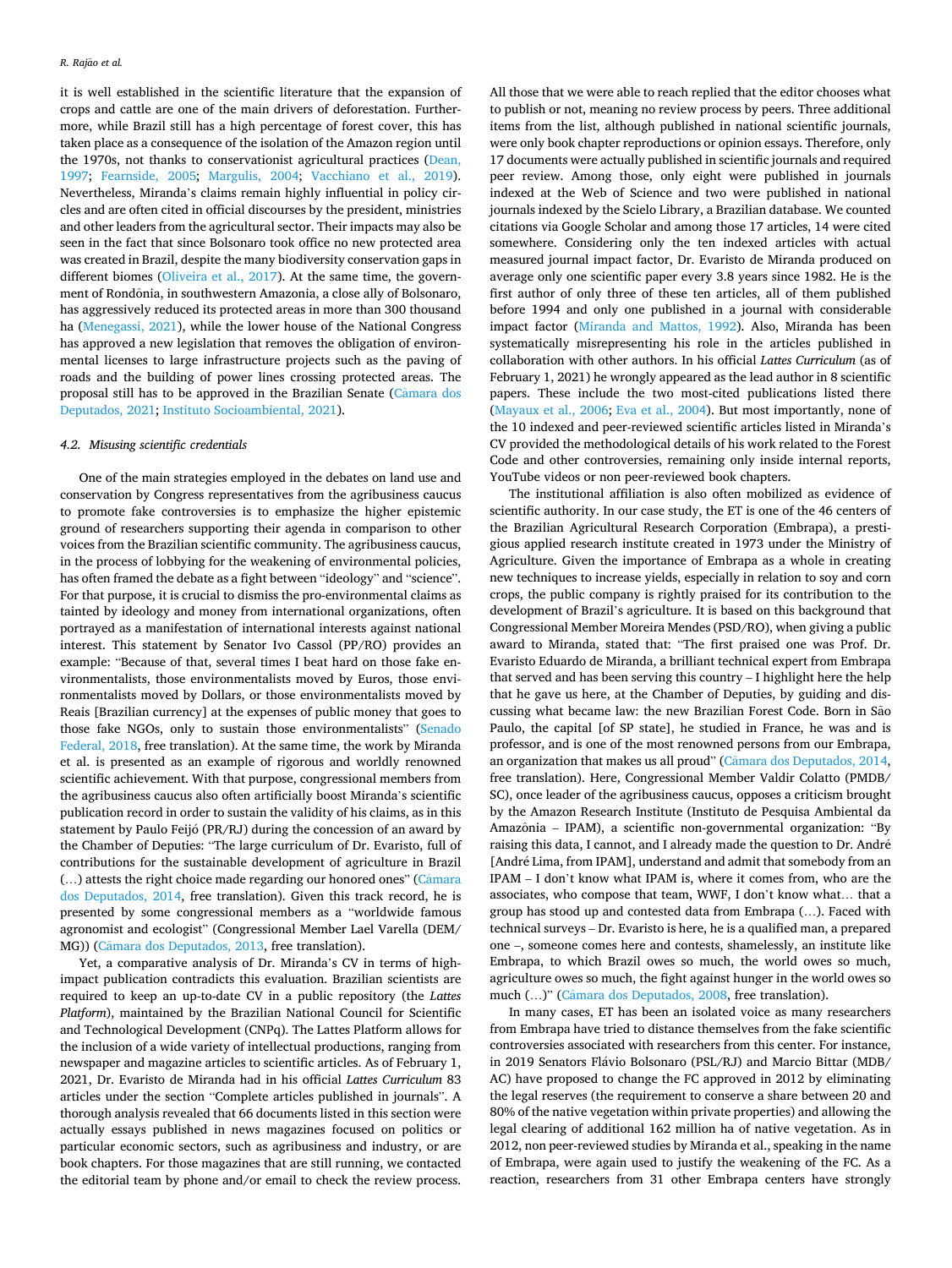rejected the proposed legislation by reaffirming the scientific consensus around the importance of the legal reserve for maintaining the environmental services needed for agricultural production (Salomão, 2019). The above shows that even though the claims of scientific authority from Miranda et al. and their agribusiness allies do not resist closer scrutiny, it nevertheless remains an important strategy to establish fake scientific controversies in the public arena.

# *4.3. Disregarding scientific literature*

Researcher credentials are evaluated by peer-reviewed articles and open engagement in the scientific debate with the academic community. The peer-review process has been the cornerstone of scientific rigor and credibility since the late 19th century ([Spier, 2002](#page-9-0)). However, producers of fake scientific controversies systematically ignore the existing peerreviewed literature in order to advance their own arguments. A legal battle involving the banning of sugar cane burning in São Paulo illustrates this issue well. Since the production of low-tech sugar cane relies on straw burning, this problem has drawn the attention of North American and Brazilian researchers. These studies clearly demonstrate the environmental damage from burning and also the damage to health, especially of children up to 5 years old ([Kirchhoff et al., 1991](#page-9-0); [Urquiaga](#page-10-0)  [et al., 1991](#page-10-0); [Boeniger et al., 1991](#page-8-0); [Newman, 1986;](#page-9-0) [Rothschild and](#page-9-0)  [Mulvey, 1982](#page-9-0); [Alessi and Navarro, 1997; Delgado, 1985\)](#page-8-0). Among these studies, we highlight [Kirchhoff et al. \(1991\)](#page-9-0) and [Urquiaga et al. \(1991\)](#page-10-0), led by researchers from INPE and Embrapa, respectively. Based on this scientific evidence already present in the early 1990s, the São Paulo Public Attorney's Office (MPSP) filed a public civil action establishing a timetable for sugarcane producers to substitute burning for mechanization of crops to ensure clean and healthy air for the population. However, the action of the MPSP was blocked by sugarcane producers based on two studies carried out by Miranda and his team. These studies contained a lot of false information, beginning with the statement of "lack of more detailed information", which ignores the studies mentioned above, including Embrapa's own publications. At the same time, contrary to the results of the other studies, Miranda et al. state that the ecological impact of burning cane production is "positive" [\(Miranda](#page-9-0)  [et al., 1997:](#page-9-0) pages 2 and 13). A second study led by Miranda concludes that the "level of risk of respiratory disease crises occurrences are [*sic*] identical in Atibaia and Ribeirão Preto", despite the fact that Atibaia is a climatic health resort while sugarcane predominates in the lands of Ribeirão Preto ([Miranda et al., 1994](#page-9-0): pg 6). Based on these studies, the Usina Açucareira Paredão S.A. obtained in court the rejection of the embargo on the burning of sugarcane straw requested by the Public Prosecutor of São Paulo. In the decision, the judge explicitly cites the report of [\(Miranda et al., 1994\)](#page-9-0), stating that "falling sooth has only effects of discomfort and aesthetics" and that the "burning must be maintained, hence the quantification of the damage does not yet have any type of scientific evidence for deterioration of health" ([TJSP, 1999](#page-9-0): pages 2–3, free translation). The burning of sugarcane was eventually prohibited in São Paulo in 2016 ([Jornal Nacional, 2016](#page-9-0)), but the above suggests that by ignoring the scientific literature, Miranda was able to influence a decision that has delayed for many years a conservation policy with clear environmental and social benefits.

The lack of scientific rigor of studies supporting the weakening of environmental legislation in the Brazilian case has already been lashed out in public on different occasions. During the debates on Brazil's Forest Code, for instance, Dr. Gilberto Câmara, then director of INPE, hailed congressional members to listen to the mainstream scientists that publish their results in a transparent manner:

"But it is important that in the environmental legislation reform the scientific community is heard. We heard a lot about one scientist who, by the way, does not publish his data. What did Braulio [Braulio Ferreira de Souza Dias] say? It is not possible, in reality, to make a judgement about Evaristo's work because, unlike what INPE and

IBGE do, Evaristo's data are not published. I cannot take the data. Today, anyone can claim that INPE made an error. I cannot even judge the work done at ET because the data is not even available on the internet. There is only a report. Therefore, there is no way to make a judgement. I will not position here against or in favor of Evaristo. I will go for the plurality, in order to avoid saying that today who thinks about the environment in Brazil is an NGO. The scientists from a diversity of fields are the ones who will have a lot to say. Evaristo is one of them. But there are lots that eventually disagree or agree. This is a detail that does not matter here, but I think that the Chamber [of Deputies] should listen to them and think about the consequences that the studies are showing"

# (Câmara [dos Deputados, 2009](#page-8-0), free translation)

Following the same argument, in the same hearing, Dr. Braulio Ferreira de Souza Dias, then a representative of the Brazilian Ministry of Environment and later General Secretary of the UN Convention of Biological Diversity, expressed his concerns related to the reproducibility of the research made by Dr. Miranda: "I want to make it very clear, as I already did and the Minister too, that I did not criticize neither Embrapa nor researchers from Embrapa; I criticized the data presented to a study. This is our right. We understand that many results presented there are inconsistent. We are drawing your attention to this fact: it is important that this Chamber of Deputies takes decisions based on consolidated scientific data. This study by Dr. Evaristo de Miranda was not published in a scientific journal with peer review, was not validated, the original data are not available on the internet for those who want to repeat the study and validate them. We are manifesting our concern and alerting the Chamber of Deputies about important divergences in those data and we advise you to consult other experts to set a judgment about these data made public through Mr. Evaristo de Miranda's research" (Câmara dos [Deputados, 2009](#page-8-0), free translation).

A systematic analysis of Miranda's appearances at the National Congress demonstrates that most of them are in panels alongside politicians who are supportive of the agribusiness caucus. The lack of engagement with academic peers is, however, replaced by a strong presence in social media. At least one of his videos (available at [https://y](https://youtu.be/oDixTvtEsx8)  [outu.be/oDixTvtEsx8,](https://youtu.be/oDixTvtEsx8) accessed on February 19, 2021), presenting controversial data, reached a large audience, having received more than 340k visualizations as of February 2021. In this video, Miranda claims that "a quarter of the country is preserved by the farmers". There is also strong evidence that a similar video from Miranda has been widely circulating in WhatsApp as a way to demonstrate that the criticisms that Brazil has been facing internationally are unjustified. This illustrates how such misinformation can spread among the general population and influence the wider public debate.

#### **5. How to oppose fake scientific controversies**

In this article we have presented the case study of a group of contrarians led by an influential public figure in Brazil. In a period ranging around three decades Dr. Miranda and his group have systematically opposed the scientific consensus in order to contribute to political movements aiming at postponing action or dismantling key conservation policies. These include delaying the ban of the use of fire in sugarcane plantations, the provision of amenity for illegal deforestation by changing the Brazilian Forest Code, the dismantling of protected areas, and arguing for the end of the prohibition of the use of fire even during the dry season ([Table 1\)](#page-7-0). However, the situation presented here is not isolated. The typology of strategies described above may as well fit a wide range of actors in Brazil and abroad that actively produce fake controversies and promote the dismantlement of environmental policies. But as important as diagnosing this issue, is to reflect on how to deal with contrarians and their influence in the public debate. The risk to the global environment posed by contrarians that promote fake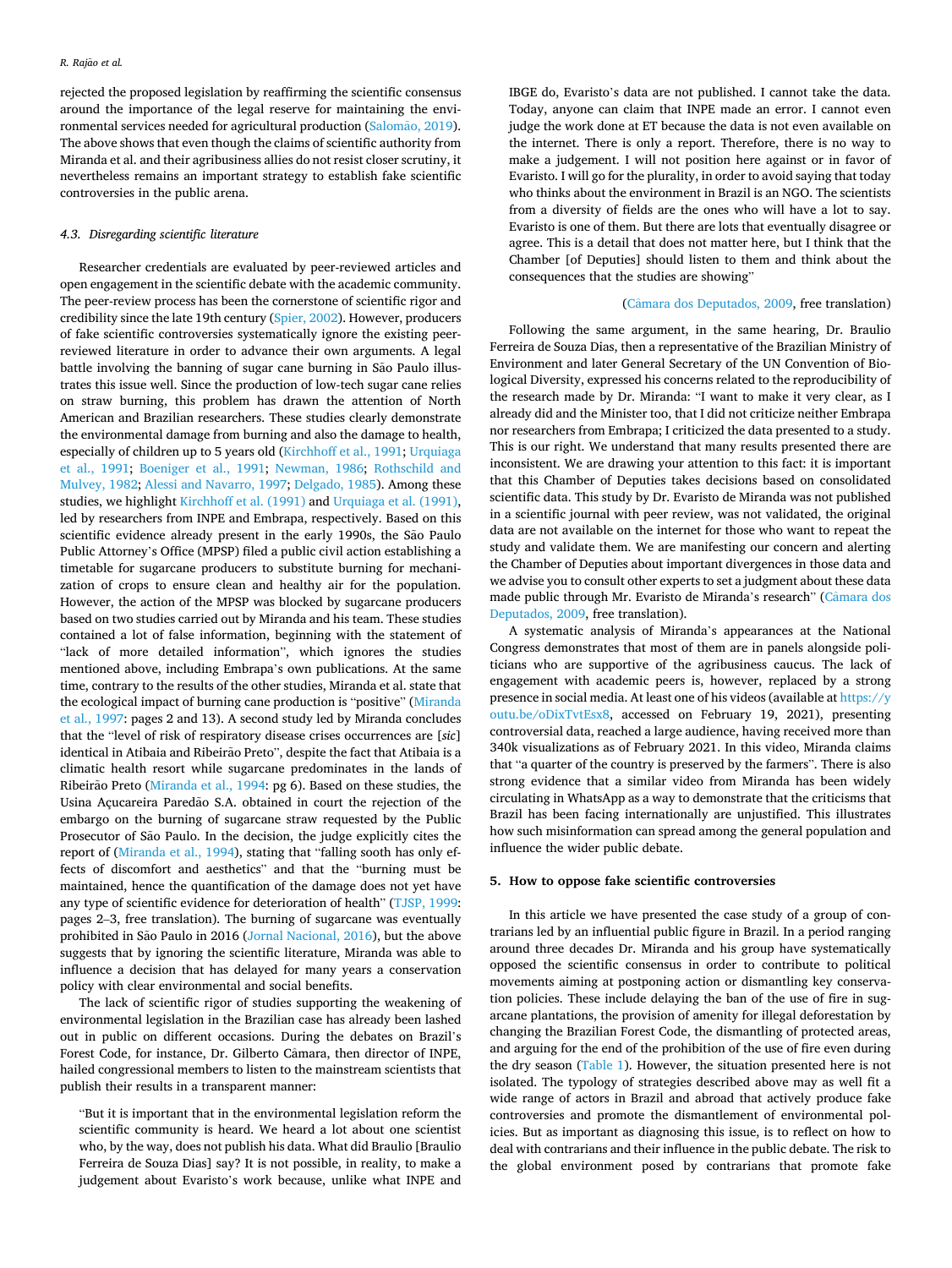#### <span id="page-7-0"></span>**Table 1**

Fake controversies promoted by ET group in Brazil, implications to conservation policies, and scientific publications opposing those claims.

| Contrarians' claims                                                                                                                                                                                                                                                                                                                                                                                                                                                                                                                                                                                                                                                                                                                                                                                              | Implications to conservation policies                                                                                                                                                                                                                                                                                                                                                                                                                                                                                                                                                                                                                                                                                                                     | Scientific objection                                                                                                                                                                                                                                                                                                                                                                                                                                                                                                                                                                                                                                                                                                                                                                                                  |
|------------------------------------------------------------------------------------------------------------------------------------------------------------------------------------------------------------------------------------------------------------------------------------------------------------------------------------------------------------------------------------------------------------------------------------------------------------------------------------------------------------------------------------------------------------------------------------------------------------------------------------------------------------------------------------------------------------------------------------------------------------------------------------------------------------------|-----------------------------------------------------------------------------------------------------------------------------------------------------------------------------------------------------------------------------------------------------------------------------------------------------------------------------------------------------------------------------------------------------------------------------------------------------------------------------------------------------------------------------------------------------------------------------------------------------------------------------------------------------------------------------------------------------------------------------------------------------------|-----------------------------------------------------------------------------------------------------------------------------------------------------------------------------------------------------------------------------------------------------------------------------------------------------------------------------------------------------------------------------------------------------------------------------------------------------------------------------------------------------------------------------------------------------------------------------------------------------------------------------------------------------------------------------------------------------------------------------------------------------------------------------------------------------------------------|
| The full implementation of the Forest Code would make<br>Brazilian agriculture unviable in most of Brazilian<br>territory because in "a scenario in which the permanent<br>preservation areas cannot be considered part of the legal<br>reserves, [the full implementation of the Forest Code]<br>would lead to negative numbers [areas available for<br>agriculture] in the Amazon and Pantanal" (Miranda,<br>2010, pg. 388), free translation.                                                                                                                                                                                                                                                                                                                                                                 | The approval of the revised Forest Code in 2012 has led to<br>an amnesty of 58% of all illegal deforestation prior to<br>2008, promoting a steady growth in deforestation rates<br>thereafter (Soares-Filho et al., 2014).                                                                                                                                                                                                                                                                                                                                                                                                                                                                                                                                | The Forest Code is crucial for maintaining key ecosystem<br>services necessary for agricultural production.<br>Deforestation in the Amazon affects precipitation<br>patterns and reduces agricultural revenues in Brazil (<br>Spera et al., 2020; Leite-Filho et al., 2021). The total area<br>with land use restrictions does not significantly impact<br>agricultural production (Skorupa, 2003; Aquino and de<br>Oliveira, 2006; Soares-Filho et al., 2014; Sparovek et al.,<br>2011; ABC, 2010).                                                                                                                                                                                                                                                                                                                  |
| There is a lot of arbitrariness. Fines are created based on<br>satellite images, flying over helicopters, without listening<br>to the producer, without setting foot on the property to<br>find out if the person who was fined had authorization." -<br>Miranda's words in an interview (Walendorff, 2018), free<br>translation.                                                                                                                                                                                                                                                                                                                                                                                                                                                                                | Bolsonaro's government - which invited Dr. Miranda to<br>develop guidelines for environmental policy - drastically<br>decreased the number of environmental fines related to<br>illegal deforestation (Vale et al., 2021).                                                                                                                                                                                                                                                                                                                                                                                                                                                                                                                                | Between 2005 and 2007, fines and embargoes helped to<br>drastically reduce deforestation in the Amazon (Nepstad<br>et al., 2014). Law enforcement has been undertaken in<br>the Amazon with the support of sophisticated monitoring<br>technology (such as DETER), but with the central role of<br>field-based enforcement which has proven to be a highly<br>cost-effective conservation instrument with effects on<br>large-scale deforestation (Börner et al., 2014, 2015;<br>Sousa, 2016; Assunção and Rocha, 2019; Saraiva et al.,<br>2020).                                                                                                                                                                                                                                                                     |
| "If these demands [indigenist, rural settlement, and<br>quilombola] were quantified and properly mapped, it is<br>likely that the sum would exceed the dimensions of the<br>national territory, not to mention the existing<br>occupation" (Miranda et al., 2008a: p. 30), free<br>translation.<br>"The problems of territorial planning and legal use of land<br>in Brazil are the result of a process through which, in<br>recent years, a significant number of areas were destined<br>to environmental protection and the exclusive use of<br>some populations, while a series of legal measures<br>severely restricted the possibility of removing natural<br>vegetation, demanding its restoration and the end of<br>agricultural activities in these areas" (Miranda et al.,<br>2008b), free translation. | The creation of new conservation areas and demarcation<br>of indigenous lands has reduced drastically since 2010,<br>and stopped in 2018. Also, the state of Rondônia (aligned<br>with President Bolsonaro) has reduced its protected areas<br>and the government has presented different proposals to<br>the National Congress in order to enable large<br>infrastructure projects and mining inside protected areas.<br>During his presidential campaign, Bolsonaro said<br>publicly that he would not demarcate even one<br>centimeter of land for indigenous peoples (Raposo,<br>2021). Indigenous lands have been exposed to increasing<br>attacks in recent years, many of them with the use of<br>violence (Conceição et al., 2021; Raposo, 2021). | Indigenous population density is higher inside<br>Indigenous Lands than in neighbouring areas outside, and<br>population size is usually proportional to territory size,<br>indicating that indigenous lands are effectively used by<br>these traditional populations (Begotti and Peres, 2020).<br>Sufficiently large indigenous lands are fundamental for<br>their sustainable use (Begotti and Peres, 2020).<br>Indigenous lands are one of the most important<br>deforestation barriers in the Amazon (Nepstad et al.,<br>2006). Granting collective property rights to indigenous<br>peoples significantly reduces the levels of deforestation<br>inside their territories (Baragwanath and Bayi, 2020).<br>Titled indigenous lands reduce both deforestation and<br>carbon emissions (Blackman and Veit, 2018). |
| Burning sugarcane crops is positive for the environment and<br>its smoke has no impact on human health, (Miranda et al.,<br>1994, 1997).                                                                                                                                                                                                                                                                                                                                                                                                                                                                                                                                                                                                                                                                         | The Public Attorney's request to stop burning sugarcane<br>was denied by a Judge based on Miranda's study,<br>delaying by two decades the prohibition of this practice<br>in the state of São Paulo.                                                                                                                                                                                                                                                                                                                                                                                                                                                                                                                                                      | The smoke from burning sugarcane has serious<br>consequences for human health, increasing the<br>hospitalization of children and elderly. Burning also<br>reduces soil fertility and provokes erosion (Kirchhoff<br>et al., 1991; Boeniger et al., 1991; Newman, 1986;<br>Rothschild and Mulvey, 1982; Alessi and Navarro, 1997;<br>Delgado, 1985; Urquiaga et al., 1991).                                                                                                                                                                                                                                                                                                                                                                                                                                            |
| The majority of fires detected in South America in July 2021<br>were from controlled agricultural burnings, not forest<br>fires linked to deforestation. E.M. opposed law<br>enforcement with sanctions to punish illegal agricultural<br>burnings and forest fires (Miranda, 2021).                                                                                                                                                                                                                                                                                                                                                                                                                                                                                                                             | Dismantling of deforestation and fire control policies,<br>while giving legitimacy to the use of fire even during the<br>highly flammable dry season. Fuel conspiracy theories<br>that depict environmental sciences as part of a "narrative"<br>war" aiming at preventing Brazil's economic<br>development.                                                                                                                                                                                                                                                                                                                                                                                                                                              | 51% of fire alerts coincide with deforested areas from<br>2017 to 2019. Specifically in July 2021 only 39% of fire<br>hotspots occurred in consolidated areas (i.e. deforested<br>prior to 2017), while 48% and 6% took place in areas<br>with recent deforestation (i.e. clearings after 2017) and<br>with forest cover in 2020, respectively (INPE, 2021;                                                                                                                                                                                                                                                                                                                                                                                                                                                           |

controversies in Brazil and in other countries calls for the need to rethink how the scientific community, civil society, and media should deal with these researchers and their trendsetting unpublished materials [\(Mura](#page-9-0)[dian and Pascual, 2020](#page-9-0)).

Peer-review processes and the possibility of contesting published articles via rebuttals have proven to be a reliable mechanism to produce knowledge. However, the scientific community is not well prepared to deal with fake scientific controversies and diffusion of pseudo-facts. By regarding them as unworthy of attention, the scientific community has allowed fake scientific claims to remain unchallenged. As such, academia is also to blame for fake scientific controversies' longstanding and growing ability to influence policy. While it would be quite strenuous to fact-check all of the allegations that are made public by such "scientists", more space should be opened in scientific journals (i.e., special commentary sections or rebuttal papers such as ours) to pin down and discuss fake scientific controversies in a rigorous manner. Additionally, articles such as this one, in which the production of biased science and its impact on policymaking are identified and rigorously analyzed should be encouraged.

Fake controversies should also lead to a reflection on how science is

taught and communicated to wider and different audiences. The increasing pervasiveness of conspiracy theories and anti-intellectualism in right and left wing populism leads citizens to perceive epistemic authority with suspicion and to question established facts (Ylä-Anttila, [2018;](#page-10-0) [Eberl et al., 2021\)](#page-8-0). In this context, it is important to teach and communicate not only the content of scientific theories, but also the way science is produced and the provisional character of all evolving scientific knowledge and the associated uncertainties [\(Shapin, 1992;](#page-9-0) [Collins](#page-8-0)  [and Pinch, 1998;](#page-8-0) [Lynch et al., 2015](#page-9-0)). By increasing the awareness of scientific practices, the general public may be able to better appreciate the difference between unfounded claims circulating in social media and actual rigorous research efforts. Most importantly, by understanding the amount of work behind proper research, society will be prone to appreciate that science is, above all, a collective enterprise, so that the best theories and data emerge from dialogue and criticism within the scientific community. The public understanding of science could potentially prevent taking for granted fake scientific controversies put forward by groups of interest at the expense of the social good, sustainable development and environmental conservation. In addition to promoting a better understanding of science by society, it is crucial that

[Aguiar et al., 2020\)](#page-8-0).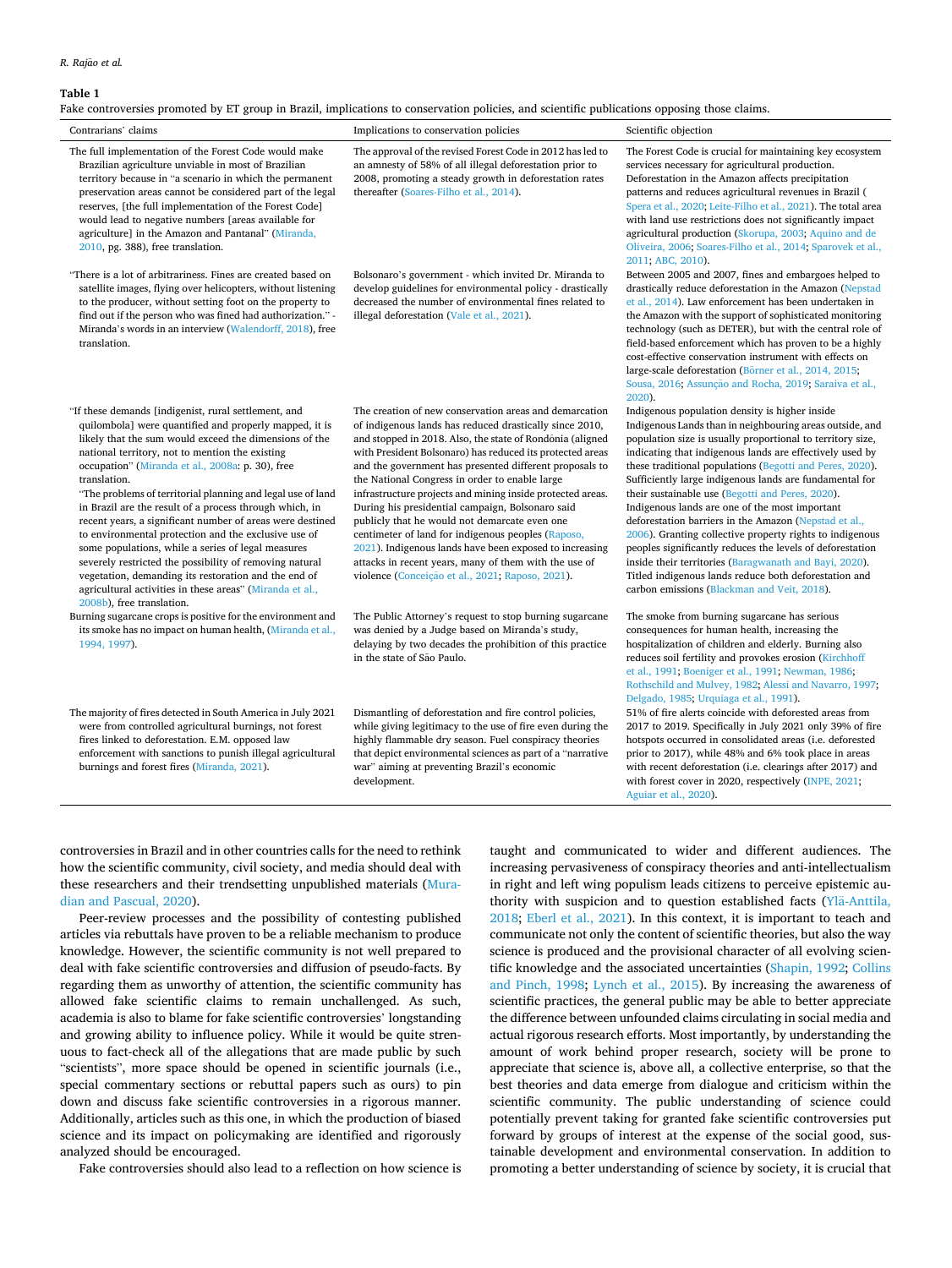<span id="page-8-0"></span>policy makers avoid "cherry picking" and the adoption of politically useful but scientific flawed pseudo-facts. For that purpose it is crucial to ensure greater participation of scientists in public debates, selected based on their research record and respect among their peers instead of personal and political ties.

#### **Credit authorship contribution statement**

Conceptualization, methodology, validation, writing: Raoni Rajão, Antonio Donato Nobre, Letícia Santos de Lima, Evandro L. T. P. Cunha, Tiago Ribeiro Duarte, Camilla Marcolino, Britaldo Soares-Filho, Gerd Sparovek, Ricardo R. Rodrigues, Carlos Valera, Mercedes Bustamante, Carlos Nobre.

Formal analysis, visualization: Raoni Rajão, Antonio Donato Nobre, Letícia Santos de Lima, Evandro L. T. P. Cunha, Tiago Ribeiro Duarte, Camilla Marcolino.

# **Declaration of competing interest**

The authors declare that they have no known competing financial interests or personal relationships that could have appeared to influence the work reported in this paper.

#### **Acknowledgements**

Author Raoni Rajao has been funded by CNPq, grant number 306159/2020-1.

## **References**

- [Alessi, N.P., Navarro, V.L., 1997. Saúde e trabalho rural: o Caso dos trabalhadores da](http://refhub.elsevier.com/S0006-3207(21)00499-7/rf202201042350369846)  cultura Canavieira na região de Ribeirão Preto, São Paulo, brasil. Cadernos de Saúde [Pública 13, S111](http://refhub.elsevier.com/S0006-3207(21)00499-7/rf202201042350369846)–S121.
- ABC, 2010. Carta da SBPC e ABC sobre as mudanças no Código Florestal. Associação Brasileira de Ciência. [http://www.abc.org.br/2010/10/27/carta-da-sbpc-e-abc](http://www.abc.org.br/2010/10/27/carta-da-sbpc-e-abc-sobre-as-mudancas-no-codigo-florestal/)as-mudancas-no-codigo-florestal/.
- Aguiar, A.P.D., Rajão, R., Almeida, C., Bezerra, F.G.S., 2020. Re: who is burning and deforesting the brazilian Amazon. eLetters Science 369 (6504), 634–635. [htt](https://www.science.org/doi/10.1126/science.abd5942) [ps://www.science.org/doi/10.1126/science.abd5942](https://www.science.org/doi/10.1126/science.abd5942).
- [Aquino, F.D.G., de Oliveira, M.C., 2006. Reserva legal no bioma cerrado: uso e](http://refhub.elsevier.com/S0006-3207(21)00499-7/rf202201042315464201) preservação. [In: Embrapa Cerrados-Documentos \(INFOTECA-E\)](http://refhub.elsevier.com/S0006-3207(21)00499-7/rf202201042315464201).

Artaxo, P., 2019. Working together for Amazonia. Science 363 (6425), 323. [https://doi.](https://doi.org/10.1126/science.aaw6986)  [org/10.1126/science.aaw6986](https://doi.org/10.1126/science.aaw6986).

- Assunção, J., Rocha, R., 2019. Getting greener by going black: the effect of blacklisting municipalities on Amazon deforestation. Environ. Dev. Econ. 24 (2), 115:137. [https://doi.org/10.1017/S1355770X18000499.](https://doi.org/10.1017/S1355770X18000499)
- Baragwanath, K., Bayi, E., 2020. Collective property rights reduce deforestation in the brazilian Amazon. Proc.Natl. Acad. Sci. 117 (34), 20495–20502. [https://doi.org/](https://doi.org/10.1073/pnas.1917874117)  [10.1073/pnas.1917874117.](https://doi.org/10.1073/pnas.1917874117)
- BBC, 2019a. Itamaraty usa dados da era Lula para defender Brasil de críticas sobre desmatamento. [https://www.bbc.com/portuguese/brasil-49415496.](https://www.bbc.com/portuguese/brasil-49415496)
- BBC, 2019b. Cientistas questionam 'guru ambiental de Bolsonaro' que coloca Brasil como líder em preservação. <https://www.bbc.com/portuguese/brasil-49415496>.
- Begotti, R., Peres, C., 2020. Rapidly escalating threats to the biodiversity and ethnocultural capital of T Brazilian Indigenous Lands. Land Use Policy 96 (104694). <https://doi.org/10.1016/j.landusepol.2020.104694>.
- Blackman, A., Veit, P., 2018. Titled Amazon indigenous communities cut forest carbon emissions. Ecol. Econ. 153, 56–67. [https://doi.org/10.1016/j.](https://doi.org/10.1016/j.ecolecon.2018.06.016)  [ecolecon.2018.06.016.](https://doi.org/10.1016/j.ecolecon.2018.06.016)
- Boeniger, M.F., Fernback, J., Hartle, R., Hawkins, M., Sinks, T., 1991. Exposure assessment of smoke and biogenic silica fibers during sugar cane harvesting in Hawaii. Appl. Occup. Environ. Hyg. 6 (1), 59–66. [https://doi.org/10.1080/](https://doi.org/10.1080/1047322X.1991.10387828) [1047322X.1991.10387828](https://doi.org/10.1080/1047322X.1991.10387828).
- Börner, J., Kis-Katos, K., Hargrave, J., König, K., 2015. Post-crackdown effectiveness of field-based Forest law enforcement in the Brazilian Amazon. PLoS ONE 10 (4), e0121544. <https://doi.org/10.1371/journal.pone.0121544>.
- Börner, J., Wunder, S., Wertz-Kanounnikoff, S., Hyman, G., Nascimento, N., 2014. Forest law enforcement in the Brazilian Amazon: costs and income effects. Glob. Environ. Chang. 29, 294–305. [https://doi.org/10.1016/j.gloenvcha.2014.04.021.](https://doi.org/10.1016/j.gloenvcha.2014.04.021)
- Câmara dos Deputados, 2008. Session 1.550/08 on 18 Nov 2008. Reunião conjunta Comissão de meio ambiente e desenvolvimento Sustentável. Comissão de Agricultura, Pecuária, Abastecimento e Desenvolvimento Rural, Brasília, Brazil. [htt](https://www.camara.leg.br/internet/sitaqweb/TextoHTML.asp?etapa=11&nuSessao=1550/08&hrInicio=02:39&dtReuniao=18/11/2008&dtHorarioQuarto=02:39&dtHoraQuarto=02:39&Data=18/11/2008) /www.camara.leg.br/internet/sitaqweb/TextoHTML.asp?etapa=11&nuS o=1550/08&hrInicio=02:39&dtReuniao=18/11/2008&[dtHorarioQuarto](https://www.camara.leg.br/internet/sitaqweb/TextoHTML.asp?etapa=11&nuSessao=1550/08&hrInicio=02:39&dtReuniao=18/11/2008&dtHorarioQuarto=02:39&dtHoraQuarto=02:39&Data=18/11/2008)=0 2:39&[dtHoraQuarto](https://www.camara.leg.br/internet/sitaqweb/TextoHTML.asp?etapa=11&nuSessao=1550/08&hrInicio=02:39&dtReuniao=18/11/2008&dtHorarioQuarto=02:39&dtHoraQuarto=02:39&Data=18/11/2008)=02:39&Data=18/11/2008.
- Câmara dos Deputados, 2009. Public Hearing n. 0909/09. Comissão de Meio Ambiente e Desenvolvimento Sustentável. https://www.camara.leg.br/internet/sitaqweb/Text

[oHTML.asp?etapa](https://www.camara.leg.br/internet/sitaqweb/TextoHTML.asp?etapa=11&nuSessao=0909/09&hrInicio=02:42&dtReuniao=23/06/2009&dtHorarioQuarto=02:42&dtHoraQuarto=02:42&Data=23/06/2009)=11&nuSessao=0909/09&hrInicio=02:42&dtReuniao=23/0 6/2009&[dtHorarioQuarto](https://www.camara.leg.br/internet/sitaqweb/TextoHTML.asp?etapa=11&nuSessao=0909/09&hrInicio=02:42&dtReuniao=23/06/2009&dtHorarioQuarto=02:42&dtHoraQuarto=02:42&Data=23/06/2009)=02:42&dtHoraQuarto=02:42&Data=23/06/2009.

- Câmara dos Deputados, 2013. Plenary speech, Deputy member Lael Varella, Session 062.3.54.O on 10 of April 2013. Câmara dos Deputados, Brasília, Brazil. [http](https://www.camara.leg.br/internet/SitaqWeb/TextoHTML.asp?etapa=5&nuSessao=062.3.54.O&nuQuarto=2&nuOrador=2&nuInsercao=0&dtHorarioQuarto=02:02&sgFaseSessao=PE&Data=10/04/2013) [s://www.camara.leg.br/internet/SitaqWeb/TextoHTML.asp?etapa](https://www.camara.leg.br/internet/SitaqWeb/TextoHTML.asp?etapa=5&nuSessao=062.3.54.O&nuQuarto=2&nuOrador=2&nuInsercao=0&dtHorarioQuarto=02:02&sgFaseSessao=PE&Data=10/04/2013)=5&nuSessa =062.3.54.O&nuQuarto=2&nuOrador=2&nuInsercao=0&[dtHorarioQuarto](https://www.camara.leg.br/internet/SitaqWeb/TextoHTML.asp?etapa=5&nuSessao=062.3.54.O&nuQuarto=2&nuOrador=2&nuInsercao=0&dtHorarioQuarto=02:02&sgFaseSessao=PE&Data=10/04/2013)  ao=PE&Data=10/04/2013.
- Câmara dos Deputados, 2014. Public hearing n. 1.329/2014 on 10 Dec 2014. Comissão de agricultura, Pecuária, abastecimento e desenvolvimento rural. Câmara dos Deputados, Brasília, Brazil. [https://www.camara.leg.br/internet/sitaqweb/TextoH](https://www.camara.leg.br/internet/sitaqweb/TextoHTML.asp?etapa=11&nuSessao=1329/14&hrInicio=09:57&dtReuniao=10/12/2014&dtHorarioQuarto=09:57&dtHoraQuarto=09:57&Data=10/12/2014) [TML.asp?etapa](https://www.camara.leg.br/internet/sitaqweb/TextoHTML.asp?etapa=11&nuSessao=1329/14&hrInicio=09:57&dtReuniao=10/12/2014&dtHorarioQuarto=09:57&dtHoraQuarto=09:57&Data=10/12/2014)=11&nuSessao=1329/14&hrInicio=09:57&dtReuniao=10/12/201 4&[dtHorarioQuarto](https://www.camara.leg.br/internet/sitaqweb/TextoHTML.asp?etapa=11&nuSessao=1329/14&hrInicio=09:57&dtReuniao=10/12/2014&dtHorarioQuarto=09:57&dtHoraQuarto=09:57&Data=10/12/2014)=09:57&dtHoraQuarto=09:57&Data=10/12/2014.
- Câmara dos Deputados, 2021. Câmara aprova novas regras para o licenciamento ambiental, May 5, 2021. Câmara dos Deputados, Brasília, Brazil. https://www.cama [ra.leg.br/noticias/758863-camara-aprova-novas-regras-para-o-licenciamento-a](https://www.camara.leg.br/noticias/758863-camara-aprova-novas-regras-para-o-licenciamento-ambiental/) [mbiental/.](https://www.camara.leg.br/noticias/758863-camara-aprova-novas-regras-para-o-licenciamento-ambiental/)
- Ceccarelli, L., 2011. Manufactured scientific controversy: science, rhetoric, and public debate. Rhetor. Public Aff. 14 (2), 195-228. https://www.jstor.org/stable/ [41940538](https://www.jstor.org/stable/41940538).
- Ceccarelli, L., 2013. Controversy over manufactured scientific controversy: a rejoinder to fuller. Rhetor. Public Aff. 16 (4), 761–766. [https://doi.org/10.14321/](https://doi.org/10.14321/rhetpublaffa.16.4.0761) [rhetpublaffa.16.4.0761.](https://doi.org/10.14321/rhetpublaffa.16.4.0761)
- [Collins, H., 1992. Changing Order. University of Chicago Press, Chicago, 207 pp](http://refhub.elsevier.com/S0006-3207(21)00499-7/rf202201042326117181).
- Collins, H., 2011. Language and practice. Soc. Stud. Sci. 41 (2), 271–300. [https://doi.](https://doi.org/10.1177/0306312711399665) [org/10.1177/0306312711399665.](https://doi.org/10.1177/0306312711399665)
- Collins, H., 2014. Rejecting knowledge claims inside and outside science. Soc. Stud. Sci. 44 (5), 722–735. [https://www.jstor.org/stable/43284247.](https://www.jstor.org/stable/43284247)
- [Collins, H., Pinch, T., 1998. The Golem: What Everyone Should Know About Science.](http://refhub.elsevier.com/S0006-3207(21)00499-7/rf202201042326494568) [Cambridge University Press, Cambridge.](http://refhub.elsevier.com/S0006-3207(21)00499-7/rf202201042326494568)
- [Collins, H., Evans, R., 2007. Rethinking Expertise. University of Chicago Press, Chicago/](http://refhub.elsevier.com/S0006-3207(21)00499-7/rf202201042327022294)
- [London, 176 pp.](http://refhub.elsevier.com/S0006-3207(21)00499-7/rf202201042327022294) [Collins, H., Evans, R., 2017. Why Democracies Need Science. Polity Press, Cambridge,](http://refhub.elsevier.com/S0006-3207(21)00499-7/rf202201042327193455)  [200 pp.](http://refhub.elsevier.com/S0006-3207(21)00499-7/rf202201042327193455)
- Collins, H., Bartlett, A., Reyes-Galindo, L., 2017. Demarcating fringe science for policy. Perspect. Sci. 25 (4), 411-438. https://doi.org/10.1162/POSC
- Conceição, K., Chaves, M.E.D., Picoli, M.C.A., Sánchez, A.H., Soares, A.R., Mataveli, G.A. V., Silva, D.E., Costa, J.S., Camara, G., 2021. Government policies endanger the indigenous peoples of the Brazilian Amazon. Land Use Policy 108, 105663. [https://](https://doi.org/10.1016/j.landusepol.2021.105663)  [doi.org/10.1016/j.landusepol.2021.105663.](https://doi.org/10.1016/j.landusepol.2021.105663)
- [Dean, W., 1997. With Broadax and Firebrand: The Destruction of the Brazilian Atlantic](http://refhub.elsevier.com/S0006-3207(21)00499-7/rf202201042327489992)  [Forest. Univ. of California Press](http://refhub.elsevier.com/S0006-3207(21)00499-7/rf202201042327489992).
- [Delgado, A.A., 1985. Efeitos da queima dos canaviais. Stab Acucar, Alcool e Subproduto](http://refhub.elsevier.com/S0006-3207(21)00499-7/rf202201042328248944)   $3(6)$ , 42–45.
- Diele-Viegas, L.M., Hipólito, J., Ferrante, L., 2021. Scientific denialism threatens Brazil. Science 374 (6570), 948–949. [https://www.science.org/doi/10.1126/science.](https://www.science.org/doi/10.1126/science.abm9933) [abm9933](https://www.science.org/doi/10.1126/science.abm9933).

[Duarte, T., 2017. Mutual linguistic socialisation in interdisciplinary collaboration. In:](http://refhub.elsevier.com/S0006-3207(21)00499-7/rf202201042328301795)  [Reyes-Galindo, L., Duarte, T. \(Eds.\), Intercultural Communication and Science and](http://refhub.elsevier.com/S0006-3207(21)00499-7/rf202201042328301795)  [Technology Studies. Palgrave Macmillan, Cham, pp. 55](http://refhub.elsevier.com/S0006-3207(21)00499-7/rf202201042328301795)–78.

[Dunlap, R., McCright, A., 2015. Challenging climate change: the denial](http://refhub.elsevier.com/S0006-3207(21)00499-7/rf202201042328416921) [countermovement. In: Dunlap, R., Brulle, R. \(Eds.\), Climate Change and Society:](http://refhub.elsevier.com/S0006-3207(21)00499-7/rf202201042328416921) [Sociological Perspectives. Oxford University Press, New York, pp. 300](http://refhub.elsevier.com/S0006-3207(21)00499-7/rf202201042328416921)–332.

- Eberl, J., Huber, R., Greussing, E., 2021. From populism to the "plandemic": why populists believe in COVID-19 conspiracies. J. Elect. Public Opin. Parties 31 (S1), 272–284. [https://doi.org/10.1080/17457289.2021.1924730.](https://doi.org/10.1080/17457289.2021.1924730)
- Esteves, B., 2021. O fabulador oculto: a trajetória e os métodos de Evaristo de Miranda, o ideólogo da política ambiental de Bolsonaro. In: Revista Piauí, 174. https://piaui.fo [lha.uol.com.br/materia/o-fabulador-oculto/.](https://piaui.folha.uol.com.br/materia/o-fabulador-oculto/)
- Eva, H.D., Belward, A.S., Miranda, E.E., Di Bella, C.M., Gond, V., Huber, O., Jones, S., Sgrenzaroli, M., Fritz, S., 2004. A land cover map of South America. Glob. Chang. Biol. 10 (5), 731-744. https://doi.org/10.1111/j.1529-8817.2003.00774.

Exército Brasileiro, 2021. Secretaria-Geral do Exército - Almanaques, Ordem do Mérito Militar. [http://www.sgex.eb.mil.br/almanaques/Almanaques/.](http://www.sgex.eb.mil.br/almanaques/Almanaques/)

Fearnside, P.M., 2005. Deforestation in brazilian Amazonia: history, rates, and consequences. Conserv. Biol. 19 (3), 680–688. [https://www.jstor.org/stable/](https://www.jstor.org/stable/3591054)  [3591054.](https://www.jstor.org/stable/3591054)

- Franco, C.D.R., Pelaez, V., 2016. A (des)construção da agenda política de controle dos agrotóxicos no brasil. Ambiente Soc. 19 (3), 215-232. https://doi.org/10.1590 [1809-4422ASOC143673V1932016.](https://doi.org/10.1590/1809-4422ASOC143673V1932016)
- Freitas, F.L., Englund, O., Sparovek, G., Berndes, G., Guidotti, V., Pinto, L.F., Mörtberg, U., 2018. Who owns the brazilian carbon? Glob. Chang. Biol. 24 (5), 2129–2142. [https://doi.org/10.1111/gcb.14011.](https://doi.org/10.1111/gcb.14011)

Galhardi, C.P., Freire, N.P., Minayo, M.C.D.S., Fagundes, M.C.M., 2020. Fact or fake? An analysis of disinformation regarding the Covid-19 pandemic in Brazil. Cien. Saude Colet. 25, 4201–4210. <https://doi.org/10.1590/1413-812320202510.2.28922020>.

INPE, 2021. TerraBrasilis. Available at. In: Focos de Queimada (Queimadas X Desmatamentos X CAR). [http://terrabrasilis.dpi.inpe.br/app/dashboard/fires](http://terrabrasilis.dpi.inpe.br/app/dashboard/fires/biomes/aggregated/) biomes/aggregated

Instituto Socioambiental, 2021. Em Rondônia deputados aprovam nova redução de áreas protegidas. ISA. [https://www.socioambiental.org/pt-br/blog/blog-do-monitora](https://www.socioambiental.org/pt-br/blog/blog-do-monitoramento/em-rondonia-deputados-aprovam-nova-reducao-de-areas-protegidas)  [mento/em-rondonia-deputados-aprovam-nova-reducao-de-areas-protegidas.](https://www.socioambiental.org/pt-br/blog/blog-do-monitoramento/em-rondonia-deputados-aprovam-nova-reducao-de-areas-protegidas)

Jacques, P., Dunlap, R.E., Freeman, M., 2008. The organisation of denial: conservative think tanks and environmental scepticism. Environ. Politics 17 (3), 349–385. <https://doi.org/10.1080/09644010802055576>.

[Jasanoff, S., 1990. The Fifth Branch: Science Advisers as Policymakers. Harvard](http://refhub.elsevier.com/S0006-3207(21)00499-7/rf202201042332325868)  [University Press, 320 pp](http://refhub.elsevier.com/S0006-3207(21)00499-7/rf202201042332325868).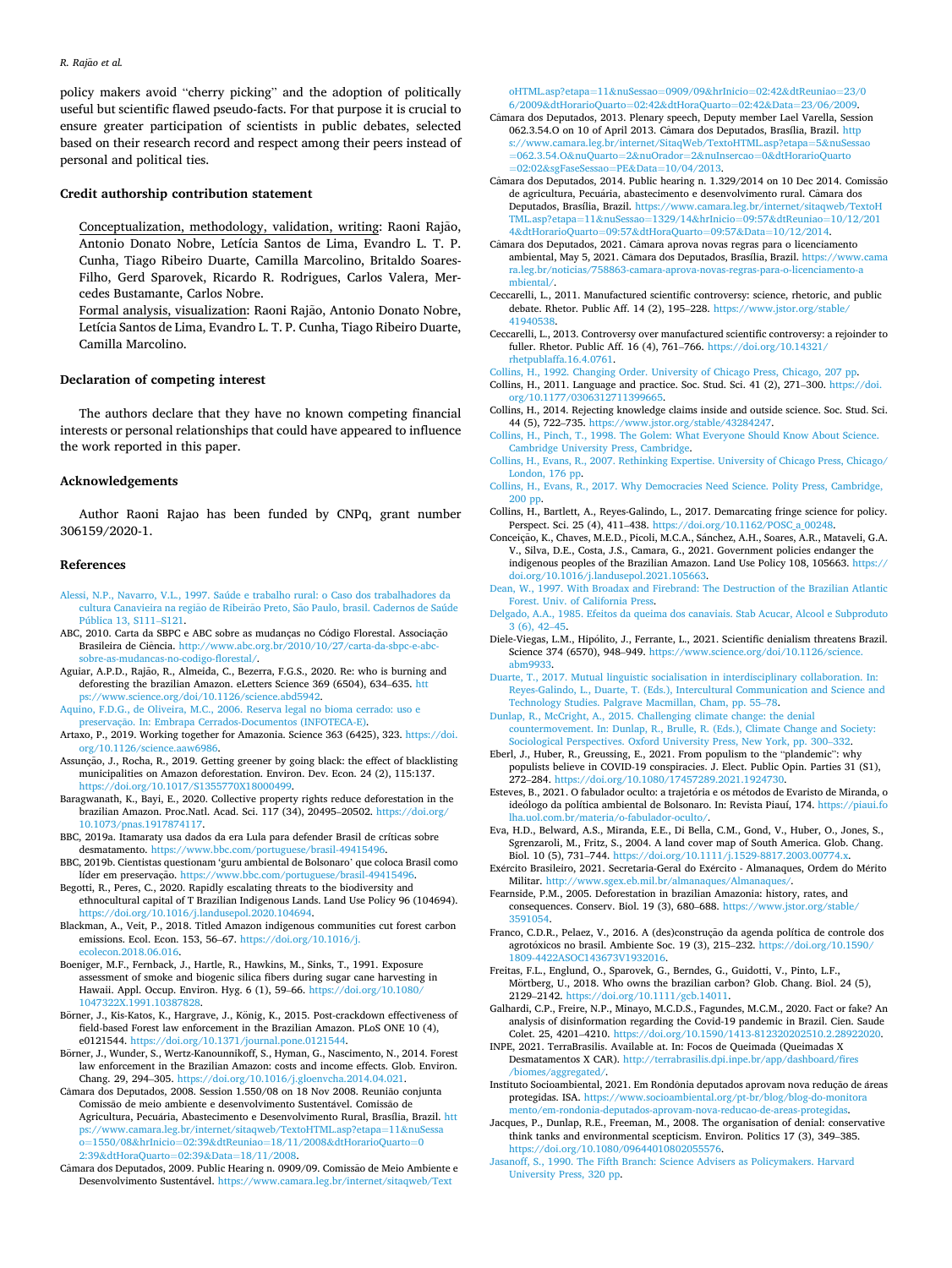<span id="page-9-0"></span>Muradian, R., Pascual, U., 2020. Ecological economics in the age of fear. Ecological Economics 169 (106498). <https://doi.org/10.1016/j.ecolecon.2019.106498>.

- Jornal Nacional, 2016. Justiça proíbe queimadas na colheita da cana-de-açúcar no interior de SP. G1. June 27, 2016. Globo. [http://g1.globo.com/jornal-nacional/](http://g1.globo.com/jornal-nacional/noticia/2016/06/justica-proibe-queimadas-na-colheita-da-cana-de-acucar-no-interior-de-sp.html)  [noticia/2016/06/justica-proibe-queimadas-na-colheita-da-cana-de-acucar-no-interi](http://g1.globo.com/jornal-nacional/noticia/2016/06/justica-proibe-queimadas-na-colheita-da-cana-de-acucar-no-interior-de-sp.html)  [or-de-sp.html](http://g1.globo.com/jornal-nacional/noticia/2016/06/justica-proibe-queimadas-na-colheita-da-cana-de-acucar-no-interior-de-sp.html).
- Kehoe, L., Reis, T., Virah-Sawmy, M., Balmford, A., Kuemmerle, T., 604 signatories, 2019. Make EU trade with Brazil sustainable. Science 364 (6438), 341. [https://doi.](https://doi.org/10.1126/science.aaw8276)
- [org/10.1126/science.aaw8276](https://doi.org/10.1126/science.aaw8276).<br>Kirchhoff, V.W.J.H., Marinho, E.V.A., Dias, P.L.S., Pereira, E.B., Calheiros, R., André, R., Volpe, C., 1991. Enhancements of CO and O 3 from burnings in sugar cane fields. J. Atmos. Chem. 12 (1), 87-102. https://doi.org/10.1007/BF0005393
- Lahsen, M., 2008. Experiences of modernity in the greenhouse: a cultural analysis of a physicist "trio" supporting the backlash against global warming. Glob. Environ. Chang. 18, 204–219. [https://doi.org/10.1016/j.gloenvcha.2007.10.001.](https://doi.org/10.1016/j.gloenvcha.2007.10.001)
- Leite-Filho, A.T., Soares-Filho, B.S., Davis, J.L., et al., 2021. Deforestation reduces rainfall and agricultural revenues in the brazilian Amazon. Nat. Commun. 12, 2591. <https://doi.org/10.1038/s41467-021-22840-7>.
- Lima, A., Silva, T.S.F., de Feitas, R.M., Adami, M., Formaggio, A.R., Shimabukuro, Y.E., 2012. Land use and land cover changes determine the spatial relationship between fire and deforestation in the brazilian Amazon. Appl. Geogr. 34, 239-246. https:// [doi.org/10.1016/j.apgeog.2011.10.013.](https://doi.org/10.1016/j.apgeog.2011.10.013)
- Lynch, A.J.J., Thackway, R., Specht, A., Beggs, P.J., Brisbane, S., Burns, E.L., Byrne, M., et al., 2015. Transdisciplinary synthesis for ecosystem science, policy and management: the australian experience. Sci. Total Environ. 534, 173–184. [https://](https://doi.org/10.1016/j.scitotenv.2015.04.100)  [doi.org/10.1016/j.scitotenv.2015.04.100.](https://doi.org/10.1016/j.scitotenv.2015.04.100)
- Macedo, M.N., DeFries, R.S., Morton, D.C., Stickler, C.M., Galford, G.L., Shimabukuro, Y. E., 2012. Decoupling of deforestation and soy production in the southern Amazon during the late 2000s. Proc. Natl. Acad. Sci. 109 (4), 1341–1346. https://doi.org/ [10.1073/pnas.1111374109.](https://doi.org/10.1073/pnas.1111374109)
- [Margulis, S., 2004. Causes of Deforestation of the Brazilian Amazon, Vol. 22. World Bank](http://refhub.elsevier.com/S0006-3207(21)00499-7/rf202201042332426065)  [Publications](http://refhub.elsevier.com/S0006-3207(21)00499-7/rf202201042332426065).
- Mayaux, P., Eva, H., Gallego, J., Strahler, A.H., Herold, M., Agrawal, S., Naumov, S., Miranda, E.E., di Bella, C.M., Ordoyne, C., Kopin, Y., Roy, P.S., 2006. Validation of the global land cover 2000 map. IEEE Trans. Geosci. Remote Sens. 44 (7), 1728–1739.<https://doi.org/10.1109/TGRS.2006.864370>.
- McCright, A.M., Dunlap, R.E., 2000. Challenging global warming as a social problem: an analysis of the conservative Movement's counter-claims. Soc. Probl. 47 (4), 499–522. <https://doi.org/10.2307/3097132>.
- Menegassi, D., 2021. Organizações pressionam contra decisão de reduzir UCs em Rondônia, 6 May 2021. In: O Eco notícias. https://uc.socioambiental.org/en/notic [ia/211341](https://uc.socioambiental.org/en/noticia/211341).
- [Michaels, D., 2008. Doubt is Their Product: How Industry](http://refhub.elsevier.com/S0006-3207(21)00499-7/rf202201042333075639)'s Assault on Science Threatens [Your Health. Oxford University Press, Oxford.](http://refhub.elsevier.com/S0006-3207(21)00499-7/rf202201042333075639)
- Michaels, D., Monforton, C., 2005. Manufacturing uncertainty: contested science and the protection of the public's health and environment. Am. J. Public Health 95 (S1), S39–S48. <https://doi.org/10.2105/ajph.2004.043059>.
- Miguel, J., 2020. Negacionismo climático no Brasil. In: Revista de Divulgação Científica [Coletiva.org, 27, p. 1.](http://refhub.elsevier.com/S0006-3207(21)00499-7/rf202201042337407591)
- Miranda, E.E., 2010. Alcance Territorial da Legislação Ambiental e Indigenista: implicações para agricultura. In: Ferreira, J.M.L., et al. (Eds.), Indicadores de sustentabilidade em sistemas de produção agrícola. EPAMIG, Belo Horizonte, pp. 380–395. [https://evaristodemiranda.com.br/wp-content/uploads/2020/08/Li](https://evaristodemiranda.com.br/wp-content/uploads/2020/08/LivroINDICADORES-alcance.territorial-.pdf)  [vroINDICADORES-alcance.territorial-.pdf](https://evaristodemiranda.com.br/wp-content/uploads/2020/08/LivroINDICADORES-alcance.territorial-.pdf).
- Miranda, E.E., 2021. Julho com queimadas e sem incêndios. Revista Oeste 73. https://re [vistaoeste.com/revista/edicao-73/julho-com-queimadas-e-sem-incendios/.](https://revistaoeste.com/revista/edicao-73/julho-com-queimadas-e-sem-incendios/)
- [Miranda, E.E., Mattos, C., 1992. Brazilian rain forest colonization and biodiversity. Agric.](http://refhub.elsevier.com/S0006-3207(21)00499-7/rf202201042351448533)  [Ecosyst. Environ. 40 \(1](http://refhub.elsevier.com/S0006-3207(21)00499-7/rf202201042351448533)–4), 275–296.
- Miranda, E.E., Dorado, A.J., Assunção, J.V., 1994. Doencas respiratorias cronicas em quatro municipios paulistas. ECOFORÇA, Campinas, Brazil, pp. 1–139. [https](https://www.embrapa.br/busca-de-publicacoes/-/publicacao/16857/doencas-respiratorias-cronicas-em-quatro-municipios-paulista) [://www.embrapa.br/busca-de-publicacoes/-/publicacao/16857/doencas-resp](https://www.embrapa.br/busca-de-publicacoes/-/publicacao/16857/doencas-respiratorias-cronicas-em-quatro-municipios-paulista)  [iratorias-cronicas-em-quatro-municipios-paulista,](https://www.embrapa.br/busca-de-publicacoes/-/publicacao/16857/doencas-respiratorias-cronicas-em-quatro-municipios-paulista) 1994. (Accessed 17 January 2022).
- Miranda, E.E., Miranda, J.R., Batistella, M., Mattos, C.O., Mangabeira, J.A.C., 1997. Considerações sobre o impacto ambiental das queimadas da palha da cana-deaçúcar. In: Embrapa Monitoramento por Satélite, Campinas, Brazil, pp. 3-14. http s://www.embrapa.br/busca-de-publicacoes/-/publicacao/17177/consideracoe [re-o-impacto-ambiental-das-queimadas-da-palha-de-cana-de-acucar](https://www.embrapa.br/busca-de-publicacoes/-/publicacao/17177/consideracoes-sobre-o-impacto-ambiental-das-queimadas-da-palha-de-cana-de-acucar). (Accessed 15 January 2022).
- Miranda, E.E., Oshiro, O.T., Victoria, D.C., Torresan, F.E., Carvalho, C.A., 2008a. O Alcance da Legislação Ambiental no Brasil. AgroAnalysis 28 (12), 26-31. <http://www.alice.cnptia.embrapa.br/alice/handle/doc/31579>. (Accessed 15 January 2022).
- Miranda, E.E., Carvalho, C.A., Torresan, F.E., Victoria, D.C., Hott, M.C., Oshiro, O.T., 2008b. Alcance Territorial da Legislação Ambiental e Indigenista. Embrapa Monitoramento por Satélite, Campinas. [http://web.archive.org/web/2009050210](http://web.archive.org/web/20090502101555/http://www.alcance.cnpm.embrapa.br/index.htm) [1555/http://www.alcance.cnpm.embrapa.br/index.htm.](http://web.archive.org/web/20090502101555/http://www.alcance.cnpm.embrapa.br/index.htm)
- Miranda, E.E., Carvalho, C.A., Oshiro, O.T., Magalhães, L.A., Castro, G.S.A., Martinho, P. R.R., 2017. Number, maps and facts: Agriculture leads environmental preservation. In: BigDSSAgro, 1st International Conference on Agro Big Data and Decision Support Systems in Agriculture, Montevideo, September 27-29, 2017. In: [https://ainfo.cnptia](https://ainfo.cnptia.embrapa.br/digital/bitstream/item/165931/1/Miranda-etal-Proceedings-bigDSSagro2017.pdf)  [.embrapa.br/digital/bitstream/item/165931/1/Miranda-etal-Proceedings-bigDSSa](https://ainfo.cnptia.embrapa.br/digital/bitstream/item/165931/1/Miranda-etal-Proceedings-bigDSSagro2017.pdf) [gro2017.pdf](https://ainfo.cnptia.embrapa.br/digital/bitstream/item/165931/1/Miranda-etal-Proceedings-bigDSSagro2017.pdf).
- Miranda, E.E., Carvalho, C.A., Oshiro, O.T., Ferreira, R.R., Souza, D.T., 2018. Agricultura lidera a preservação ambiental. Plant Project 10. [http://plantproject.com.br/novo](http://plantproject.com.br/novo/2018/07/artigo-embrapa-agricultura-lidera-a-preservacao-ambiental/) [/2018/07/artigo-embrapa-agricultura-lidera-a-preservacao-ambiental/.](http://plantproject.com.br/novo/2018/07/artigo-embrapa-agricultura-lidera-a-preservacao-ambiental/)
- Nepstad, D., Schwartzman, S., Bamberger, B., Santilli, M., Ray, D., Schlesinger, P., Lefebvre, P., Alencar, A., Prinz, E., Fiske, G., Rolla, A., 2006. Inhibition of Amazon deforestation and fire by parks and indigenous lands. Conserv. Biol. 20 (1), 65–73. [https://doi.org/10.1111/j.1523-1739.2006.00351.x.](https://doi.org/10.1111/j.1523-1739.2006.00351.x)
- Nepstad, D., et al., 2014. Slowing Amazon deforestation through public policy and interventions in beef and soy supply chains. Science 344, 1118. [https://doi.org/](https://doi.org/10.1126/science.1248525)  nce.124852
- Newman, R.H., 1986. Fine biogenic silica fibres in sugar cane: a possible hazard. Ann. Occup. Hyg. 30 (3), 365–370. [https://doi.org/10.1093/annhyg/30.3.365.](https://doi.org/10.1093/annhyg/30.3.365)
- O'Callaghan, J.F., Mark, D.M., 1984. The extraction of drainage networks from digital elevation data. Comput. Vision, Graph. Image Process. 28, 323–344. [https://doi.org/](https://doi.org/10.1016/S0734-189X(84)80011-0)  [10.1016/S0734-189X\(84\)80011-0](https://doi.org/10.1016/S0734-189X(84)80011-0).
- O'Neill, S.J., Boykoff, M., 2010. Climate denier, skeptic, or contrarian? Proc. Natl. Acad. Sci. 107, 151. <https://doi.org/10.1073/pnas.1010507107>.
- Oliveira, U., Soares-Filho, B.S., Paglia, A.P., et al., 2017. Biodiversity conservation gaps in the Brazilian protected areas. Sci. Rep. 7, 9141. https://doi.org/10.1038/s415 [017-08707-2.](https://doi.org/10.1038/s41598-017-08707-2)
- Oreskes, N., 2004. The scientific consensus on climate change. Science 306, 1686. [https://doi.org/10.1126/science.1103618.](https://doi.org/10.1126/science.1103618)
- [Oreskes, N., Conway, E.M., 2010. Merchants of Doubt: How a Handful of Scientists](http://refhub.elsevier.com/S0006-3207(21)00499-7/rf202201042335200748) [Obscured the Truth on Issues From Tobacco Smoke to Global Warming. Bloomsbury,](http://refhub.elsevier.com/S0006-3207(21)00499-7/rf202201042335200748)  [New York, 355 pp.](http://refhub.elsevier.com/S0006-3207(21)00499-7/rf202201042335200748)
- [Pryck, K., Gemenne, F., 2017. The denier-in-chief: climate change, science and the](http://refhub.elsevier.com/S0006-3207(21)00499-7/rf202201042336068690)  [election of Donald J. Trump. Law and Critique 28, 119](http://refhub.elsevier.com/S0006-3207(21)00499-7/rf202201042336068690)–126.
- Rajão, R., Soares-Filho, B., Nunes, F., Boener, J., Machado, L., Assis, D., Oliveira, A., Pinto, L., Ribeiro, V., Rausch, L., Gibbs, H., Figueira, D., 2020. The rotten apples of Brazil's agribusiness. Science 369, 246-248. [https://doi.org/10.1126/science.](https://doi.org/10.1126/science.aba6646) [aba6646.](https://doi.org/10.1126/science.aba6646)
- Raposo, P., 2021. Necropolitics, state of exception, and violence against indigenous people in the Amazon region during the bolsonaro administration. Braz. Political Sci. Rev. 15 (2) [https://doi.org/10.1590/1981-3821202100020003.](https://doi.org/10.1590/1981-3821202100020003)
- Rochedo, P.R.R., Soares-Filho, B., Schaeffer, R., Viola, E., Szklo, A., Lucena, A.F.P., Koberle, A., Davis, J.L., Rajão, R., Rathmann, R., 2018. The threat of political bargaining to climate mitigation in Brazil. Nat. Clim. Chang. 8, 695–698. [https://](https://doi.org/10.1038/s41558-018-0213-y) [doi.org/10.1038/s41558-018-0213-y](https://doi.org/10.1038/s41558-018-0213-y).
- [Rothschild, H., Mulvey, J.J., 1982. An increased risk for lung cancer mortality associated](http://refhub.elsevier.com/S0006-3207(21)00499-7/rf202201042351530459)  [with sugarcane farming. J. Natl. Cancer Inst. 68 \(5\), 755](http://refhub.elsevier.com/S0006-3207(21)00499-7/rf202201042351530459)–760.
- Salomão, R., 2019. Pesquisadores da Embrapa defendem manutenção da Reserva Legal no Brasil. In: Revista Globo Rural. [https://revistagloborural.globo.com/Colunas/](https://revistagloborural.globo.com/Colunas/fazenda-sustentavel/noticia/2019/05/pesquisadores-da-embrapa-defendem-manutencao-da-reserva-legal-no-brasil.html) [fazenda-sustentavel/noticia/2019/05/pesquisadores-da-embrapa-defendem-man](https://revistagloborural.globo.com/Colunas/fazenda-sustentavel/noticia/2019/05/pesquisadores-da-embrapa-defendem-manutencao-da-reserva-legal-no-brasil.html) [utencao-da-reserva-legal-no-brasil.html](https://revistagloborural.globo.com/Colunas/fazenda-sustentavel/noticia/2019/05/pesquisadores-da-embrapa-defendem-manutencao-da-reserva-legal-no-brasil.html).
- Saraiva, M.B., Ferreira, M.D.P., Cunha, D.A., Daniel, L.P., Homma, A.K.O., Pires, G.F., 2020. Forest regeneration in the brazilian Amazon: public policies and economic conditions. J. Clean. Prod. 269, 122424 [https://doi.org/10.1016/j.](https://doi.org/10.1016/j.jclepro.2020.122424) [jclepro.2020.122424](https://doi.org/10.1016/j.jclepro.2020.122424).
- SBPC, A.B.C., 2012. The Brazilian Forest Code and Science: Contributions to the dialogue. In: Forest Code Working Group - SBPC and ABC. [http://www.sbpcnet.org.](http://www.sbpcnet.org.br/site/publicacoes/outras-publicacoes/CodigoFlorestal_ingles.pdf)  [br/site/publicacoes/outras-publicacoes/CodigoFlorestal\\_ingles.pdf.](http://www.sbpcnet.org.br/site/publicacoes/outras-publicacoes/CodigoFlorestal_ingles.pdf)
- Federal, Senado, 2018. Ata da 10ª reunião (extraordinária) da Comissão de agricultura e reforma Agrária. https://legis.senado.leg.br/diarios/BuscaPaginasDiario?codDiario =21429&[seqPaginaInicial](https://legis.senado.leg.br/diarios/BuscaPaginasDiario?codDiario=21429&seqPaginaInicial=911&seqPaginaFinal=920)=911&seqPaginaFinal=920.
- Shapin, S., 1992. Why the public ought to understand science-in-the-making. Public Underst. Sci. 1 (1), 27–30. [https://doi.org/10.1088/0963-6625/1/1/006.](https://doi.org/10.1088/0963-6625/1/1/006)
- Skorupa, L.A., 2003. Áreas de Preservação Permanente e Desenvolvimento Sustentável, 2003. Embrapa Meio Ambiente, Jaguariúna, Dez. [http://www.agencia.cnptia.](http://www.agencia.cnptia.embrapa.br/recursos/Skorupa_areasID-GFiPs3p4lp.pdf) [embrapa.br/recursos/Skorupa\\_areasID-GFiPs3p4lp.pdf](http://www.agencia.cnptia.embrapa.br/recursos/Skorupa_areasID-GFiPs3p4lp.pdf).
- Soares-Filho, B., Rajão, R., Macedo, M., Carneiro, A., Costa, W., Coe, M., Rodrigues, H., Alencar, A., 2014. Cracking Brazil's Forest code. Science 344 (6182), 363–364. [https://doi.org/10.1126/science.1246663.](https://doi.org/10.1126/science.1246663)
- Soares-Filho, B., Rajão, R., 2018. Traditional conservation strategies still the best option. Nature Sustain. 1, 608–610. [https://doi.org/10.1038/s41893-018-0179-9.](https://doi.org/10.1038/s41893-018-0179-9)
- Sousa, P.Q., 2016. Decreasing deforestation in the southern brazilian Amazon—The role of administrative sanctions in Mato Grosso state. Forests 7 (66). [https://doi.org/](https://doi.org/10.3390/f7030066)  [10.3390/f7030066](https://doi.org/10.3390/f7030066).
- Sparovek, G., Barretto, A., Klug, I., Papp, L., Lino, J., 2011. A revisão do Código Florestal brasileiro. Novos estudos CEBRAP 89, 111–135. [https://doi.org/10.1590/S0101-](https://doi.org/10.1590/S0101-33002011000100007)  [33002011000100007.](https://doi.org/10.1590/S0101-33002011000100007)
- Spera, S.A., Winter, J.M., Partridge, T.F., 2020. Brazilian maize yields negatively affected by climate after land clearing. Nature Sustain. 3, 845–852. [https://doi.org/10.1038/](https://doi.org/10.1038/s41893-020-0560-3)  [s41893-020-0560-3.](https://doi.org/10.1038/s41893-020-0560-3)
- Spier, R., 2002. The history of the peer-review process. Trends Biotechnol. 20 (8), 357–358. [https://doi.org/10.1016/S0167-7799\(02\)01985-6.](https://doi.org/10.1016/S0167-7799(02)01985-6)

Tarboton, D., 1997. A new method for the determination of flow directions and contributing areas in grid digital elevation models. Water Resour. Res. 33, 309–319. [https://doi.org/10.1029/96WR03137.](https://doi.org/10.1029/96WR03137)

Tjsp, 1999. Poder Judiciário - tribunal de Justiça do estado de São Paulo - Acórdão. [Embargos Infringentes no. 29.769-5/0-01. Comarca de Marília.](http://refhub.elsevier.com/S0006-3207(21)00499-7/rf202201042337312440)

- Trigueiro, A., 2019. Vídeo sugerindo que Brasil já tem áreas protegidas demais viraliza nas redes e gera polêmica na comunidade científica, G1. [https://g1.globo.com/nat](https://g1.globo.com/natureza/blog/andre-trigueiro/noticia/2019/01/17/video-sugerindo-que-brasil-ja-tem-areas-protegidas-demais-viraliza-nas-redes-e-gera-polemica-na-comunidade-cientifica.ghtml) [ureza/blog/andre-trigueiro/noticia/2019/01/17/video-sugerindo-que-brasil](https://g1.globo.com/natureza/blog/andre-trigueiro/noticia/2019/01/17/video-sugerindo-que-brasil-ja-tem-areas-protegidas-demais-viraliza-nas-redes-e-gera-polemica-na-comunidade-cientifica.ghtml)[ja-tem-areas-protegidas-demais-viraliza-nas-redes-e-gera-polemica-na-comunidade](https://g1.globo.com/natureza/blog/andre-trigueiro/noticia/2019/01/17/video-sugerindo-que-brasil-ja-tem-areas-protegidas-demais-viraliza-nas-redes-e-gera-polemica-na-comunidade-cientifica.ghtml)[cientifica.ghtml.](https://g1.globo.com/natureza/blog/andre-trigueiro/noticia/2019/01/17/video-sugerindo-que-brasil-ja-tem-areas-protegidas-demais-viraliza-nas-redes-e-gera-polemica-na-comunidade-cientifica.ghtml)
- United Nations, 2019. ONU News: Veja na íntegra o discurso do presidente do Brasil nas Nações Unidas. Sep, 24th 2019. [https://news.un.org/pt/story/2019/09/1688242.](https://news.un.org/pt/story/2019/09/1688242)